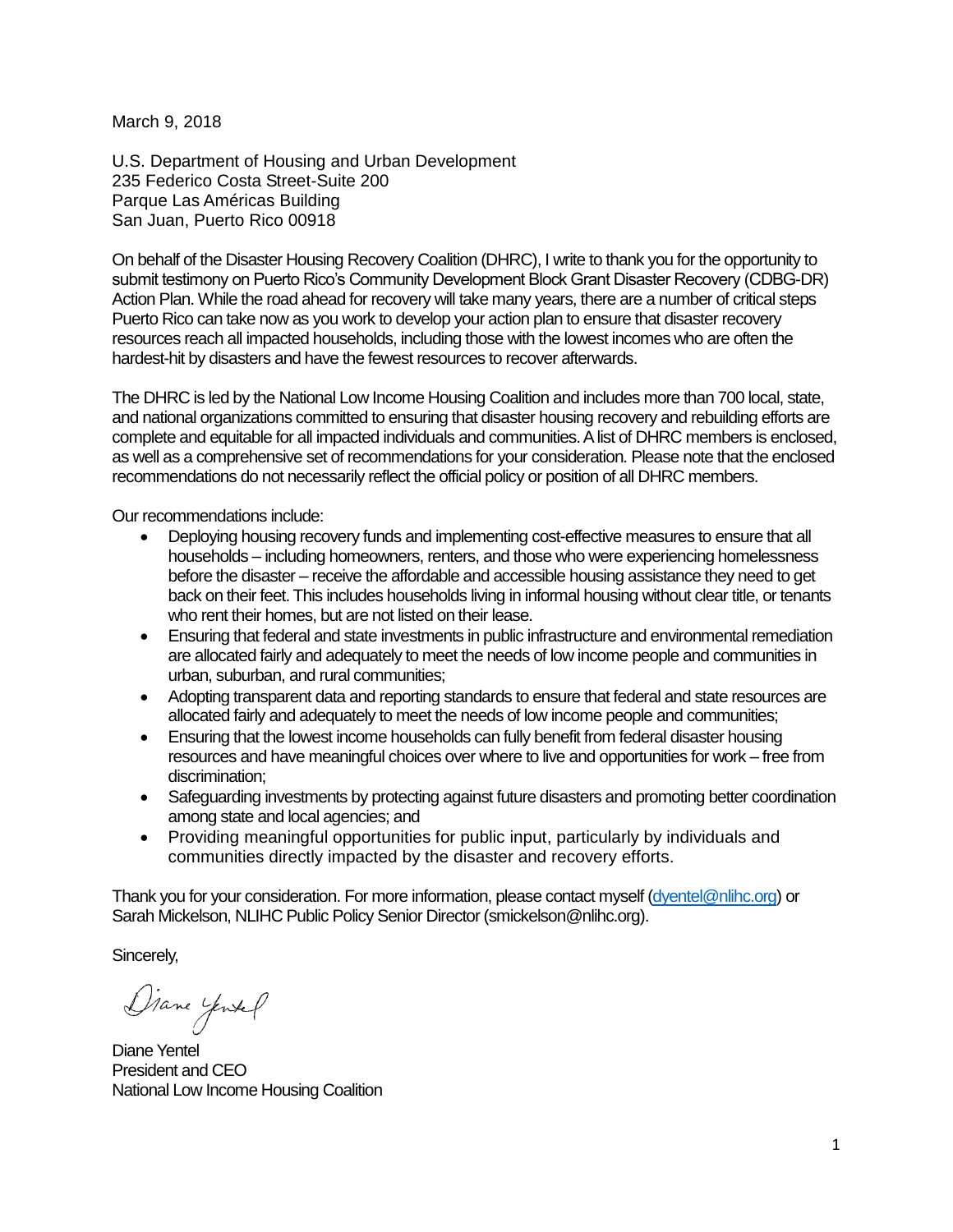## **Disaster Housing Recovery Policy Recommendations**

#### **Puerto Rico should take steps to:**

- 1. Ensure that all households, including low income homeowners, renters, and those who were experiencing homelessness before the disaster, receive the affordable and accessible housing assistance they need to get back on their feet:
	- a. Formally request that FEMA to enter into an interagency agreement (IAA) with HUD to stand up the Disaster Housing Assistance Program (DHAP) to assist the lowest income renters with their medium- to longer-term housing needs;
	- b. Formally request that FEMA extend access to the Transitional Shelter Assistance (TSA) hotel program and reform program to overcome barriers that prevent low income people from participating;
	- c. Ensure that all households including those without clear title or without a lease – are eligible for CDBG-DR resources, by allowing alternative proof of ownership or residence. Puerto Rico should work with HUD to establish guidelines that take into account the cultural and historical practice of ownership without formal title. Flexibility in documentation and other requirements are needed to ensure that these households are not left out of the recovery.
	- d. Provide meaningful opportunities for public input, particularly by individuals and communities directly impacted by the disaster and recovery efforts, and through several different methods. The state must develop a targeted outreach and communications plan to ensure that the public has multiple, accessible ways to provide input on state action plans.
	- e. Provide deeper income targeting than the current threshold for Community Development Block Grant - Disaster Recovery (CDBG-DR) resources to ensure adequate resources at all income levels proportional to damage assessments and unmet need;
	- f. Adopt cost-saving measures to ensure CDBG-DR resources address the needs of low and moderate-income households first, when federal resources are not sufficient to cover all impacted households;
	- g. Take active measures to ensure CDBG-DR resources reach the lowest income communities, including rural and mountainous areas in Puerto Rico;
	- h. Do not use eligibility for FEMA Individual Assistance as a precondition for CDBG-DR eligibility;
	- i. Ensure that all damaged federally or state subsidized rental housing be replaced on a one-for-one basis, with a right to return to rehabilitated or newly constructed replacement housing;
	- j. Ensure that households receive affordable and accessible housing assistance for as long as they need it and are not subject to arbitrary deadlines;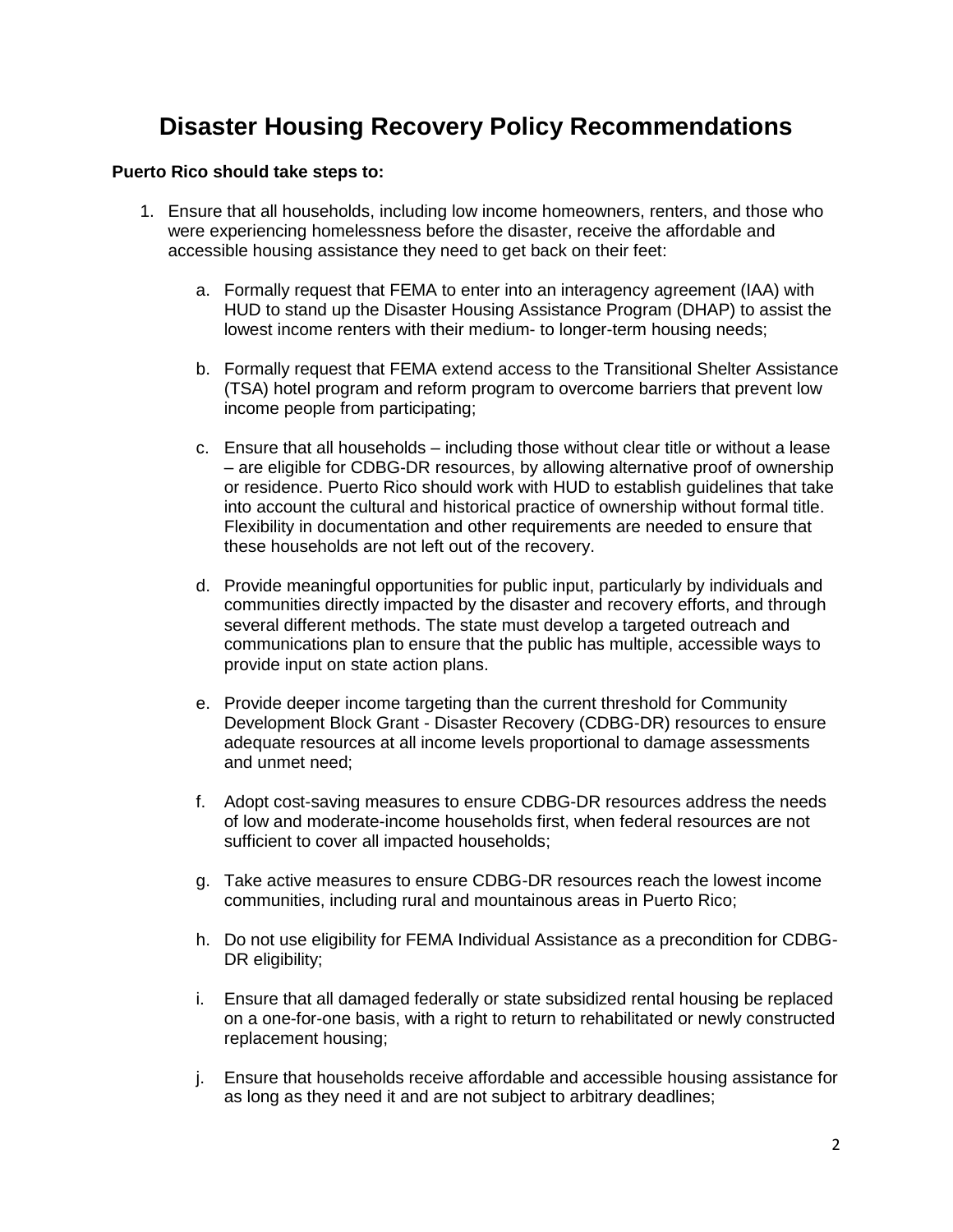- k. Require all property owners receiving federal or state disaster assistance, including CDBG-DR funds, prioritize tenants receiving housing assistance for available units; and
- l. Streamline processes for obtaining building permits and other permitting.
- 2. Ensure that federal and state investments in public infrastructure and environmental remediation are allocated fairly and adequately to meet the needs of low income people and communities in urban, suburban, and rural communities.
	- a. Ensure that rebuilding plans address the infrastructure needs of all communities fairly, so that communities with inadequate infrastructure before the disaster emerge from the recovery process with an equitable level of infrastructure (roads, bridges, drainage, etc.) that will enable them to better weather future storms;
	- b. Base grant amounts on the cost to replace or repair damaged property rather than property values to help close financing gaps and to protect households that live in neighborhoods where property values are less than the cost of repairs and replacement; and
	- a. Support raising the standard of building practices and provide education in techniques that bring those working in the informal sector to the standards set by the current building code;
- 3. Adopt transparent data and reporting standards to ensure that federal and state resources are allocated fairly and adequately to meet the needs of low income people and communities:
	- a. Collect comprehensive demographic data on the impact of the disaster and use the results when allocating resources. Data should be collected on all protected classes covered by the Stafford Act, the Americans with Disabilities Act, Fair Housing Act, Title VI, and other civil rights protections, including, but not limited to race/ethnicity, income and economic status, age, disability, and gender. Data should also be collected on education levels, vulnerability for gentrification and future displacement, transportation dependence, housing tenure of the individual and location at a granular basis to enable meaningful analysis. This data should be made publicly available.
	- b. Survey impacted areas on disaster and social neighborhood vulnerability and make these results publicly available. Use the results in allocating resources, with greater weight placed on high social vulnerability areas.
	- a. Commit to publicly demonstrating how the state is adequately addressing the needs of homeowners, renters, and people experiencing homelessness with CDBG-DR resources and other federal and state resources.
	- b. Set performance goals for the recovery of homeownership and rental housing programs, including goals for processing applications, beginning construction, and completion. Performance goals should be made available to the public;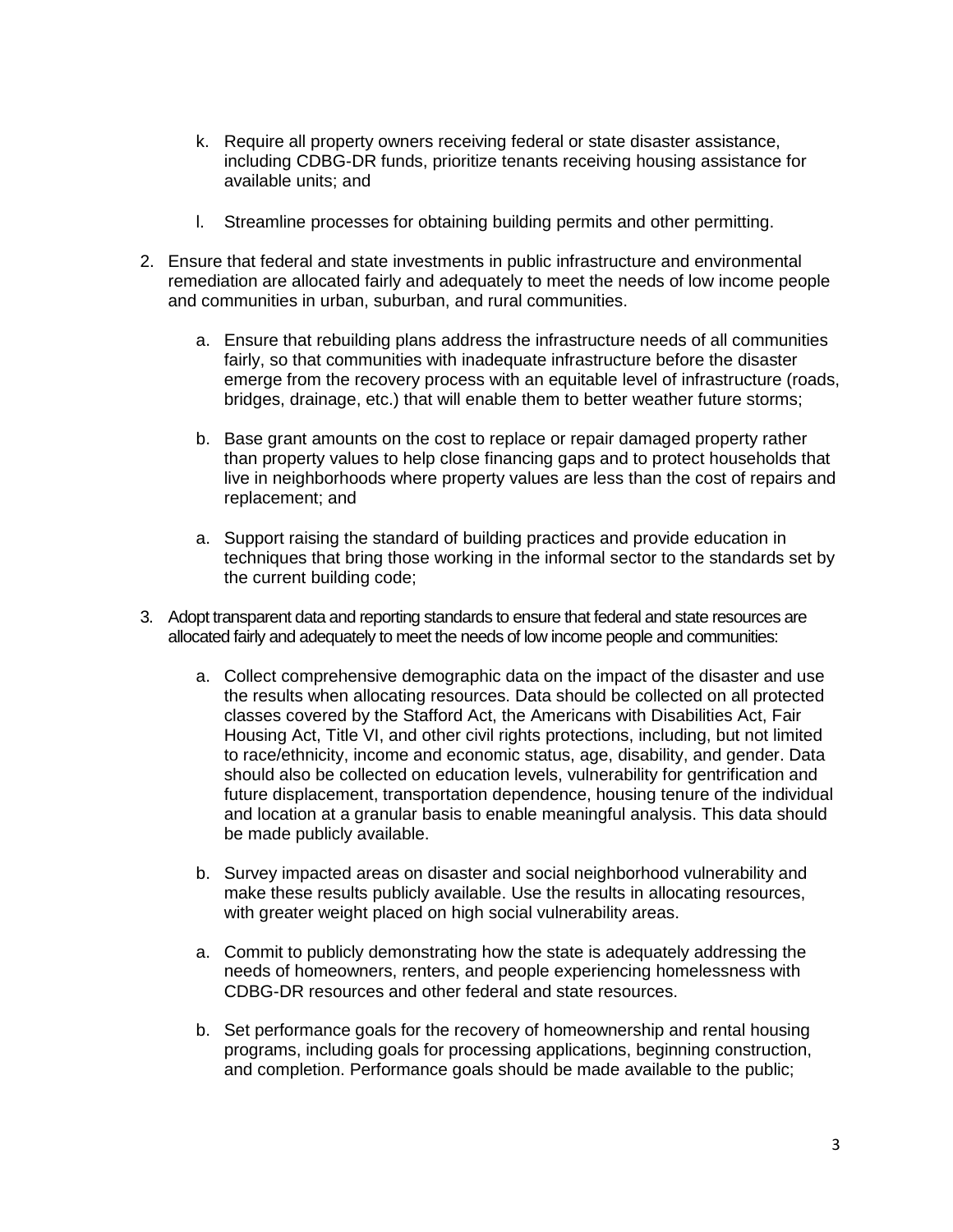- c. Track and make publicly available the completion status of all homeowner and rental units that receive federal or state recovery assistance.
- 4. Ensure that the lowest income households can fully benefit from federal disaster housing resources and have meaningful choices over where to live and opportunities for work – free from discrimination.
	- a. Ensure that individuals experiencing homelessness prior to the disaster have access to the same disaster relief assistance as those who were renting their homes prior to the disaster.
	- b. Fund legal aid services to provide survivors with short-term and long-term help accessing disaster recovery programs and overcome legal obstacles to recovery, such as title issues, legal representation in mortgage foreclosures;
	- c. Provide operational and capital resources to homelessness and domestic violence emergency shelters and transitional housing programs and facilities, and housing resources to quickly re-house vulnerable families and individuals who have been displaced multiple times;
	- d. Fund social services, transportation, and education to address the full scope of needs for displaced individuals and individuals experiencing homelessness, including resources to help homeless students attend school;
	- e. Enact legislation to protect individuals from rent hikes and price gouging;
	- f. Fund housing counseling, including mobility counseling services, to help low income households identify all housing opportunities, including the option to relocate to the neighborhood of their choice, and to understand the risk and cost of future disasters;
	- g. Clarify that owners of manufactured housing are eligible for assistance and create a plan for reaching them;
	- h. Ensure federal funds prioritize support to local actors. To the greatest extent possible, and as long as it does not lead to unnecessary delays, recovery dollars should be directed to local governments, businesses, local people, and civil society organizations, with appropriate accountability measures to ensure appropriate use of funds;
	- i. Provide contracting opportunities to small businesses located in low income communities impacted by the disasters. This will help stimulate the local economy and avoid many of the problems associated with the Katrina response – where large corporations dominated reconstruction and dollars were wasted in a cascading stream of subcontracting;
	- j. Fund coordinators to facilitate training, employment, and small business contracting opportunities for low income residents and businesses in low income communities. This can be effectively accomplished by working with local stakeholder groups, including, but not limited to, local Chambers of Commerce,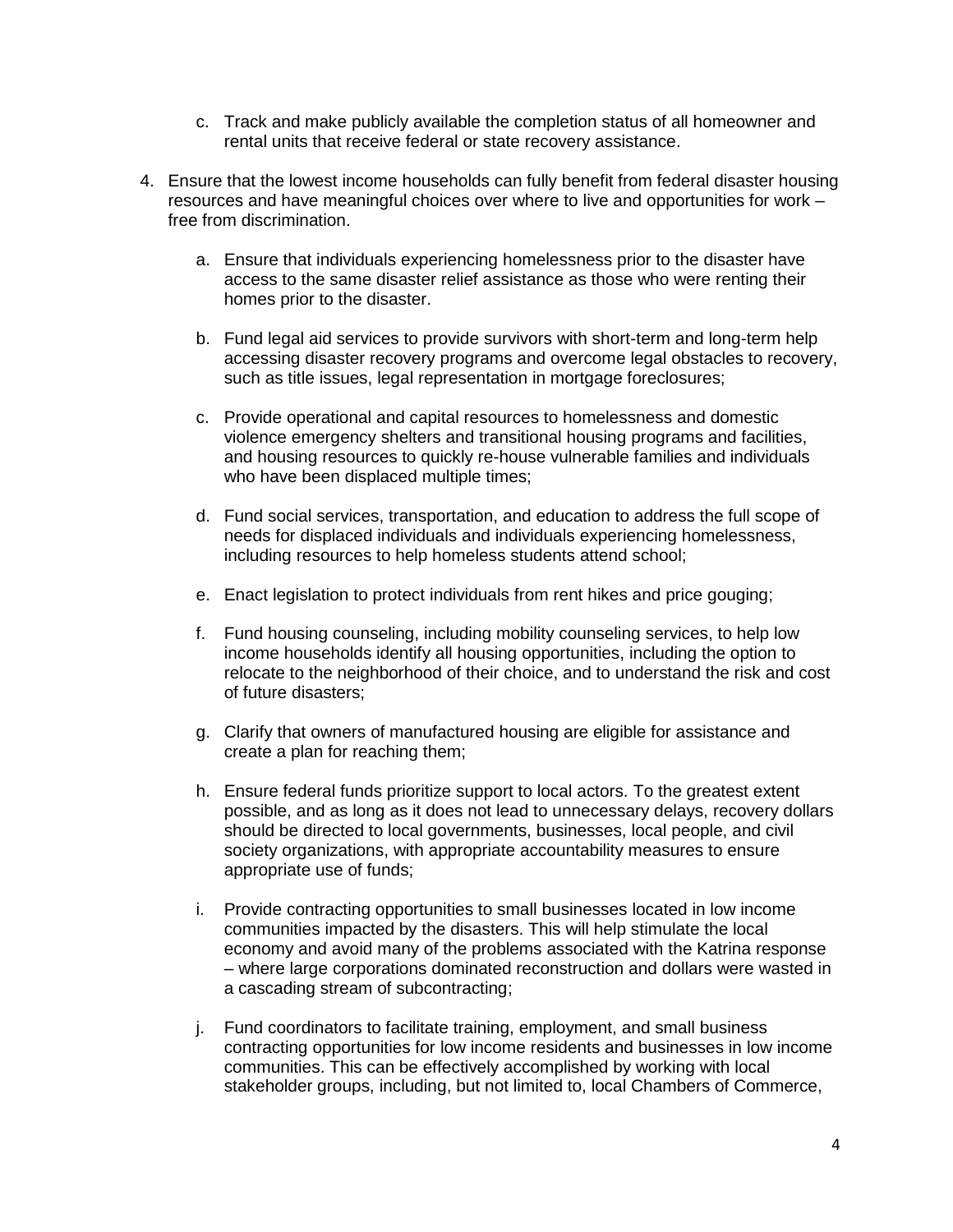small business affinity groups, and local community development corporations and other community-based organizations operating in impacted communities;

- k. Set contracting and hiring goals and publicly report on progress;
- l. Work with local governments and organizations serving impacted communities to develop community outreach and multilingual marketing of contracting and job opportunities; and
- m. Establish workforce training and small business technical assistance on securing government contracts.
- 5. Further fair housing choice and combat housing segregation:
	- a. Repair or rebuild federally subsidized rental housing in a manner that is consistent with HUD's Affirmatively Furthering Fair Housing guidance to ensure fair housing choice. Investments should be made in a manner that fosters affordable housing in high-opportunity neighborhoods and in communities with currently existing affordable housing. All investment should be made in a manner that prevents displacement and provides impacted residents with the choice to stay in their existing communities or relocated to other desired locations;
	- b. Urge HUD to provide guidance and technical assistance to state and local agencies planning rebuilding efforts to ensure compliance with their legal obligation to Affirmatively Further Fair Housing and avoid delays;
	- c. Work with HUD, local governments, and community organizations to conduct robust outreach to landlords in higher opportunity areas to increase housing choice and combat discrimination against displaced, low income individuals;
	- d. Work with HUD and local governments to conduct robust outreach to absentee and other landlords in distressed communities to incentivize responsible repair and restoration and to ensure compliance with fair housing laws;
	- e. Bar all landlords who receive disaster recovery assistance from discriminating against displaced individuals based on housing status, eviction history, and source of income, including rental housing assistance;
	- f. Fund qualified fair housing enforcement organizations to help people in disasteraffected areas understand their fair housing rights and how to enforce them, investigate and resolve fair housing complaints, monitor conditions in the housing market to proactively identify and stop discriminatory home sale and rental practices, and undertake other efforts, as needed, to ensure that those affected by the disasters do not face unfair, discriminatory housing practices as they recover from the disaster;
	- g. Provide funding to state agencies to enforce federal fair and state housing laws, as well as Title VI and Title VII laws, after disasters;
	- h. Bar any community that accepts federal or state disaster relief and recovery funds from passing or enforcing laws which criminalize people experiencing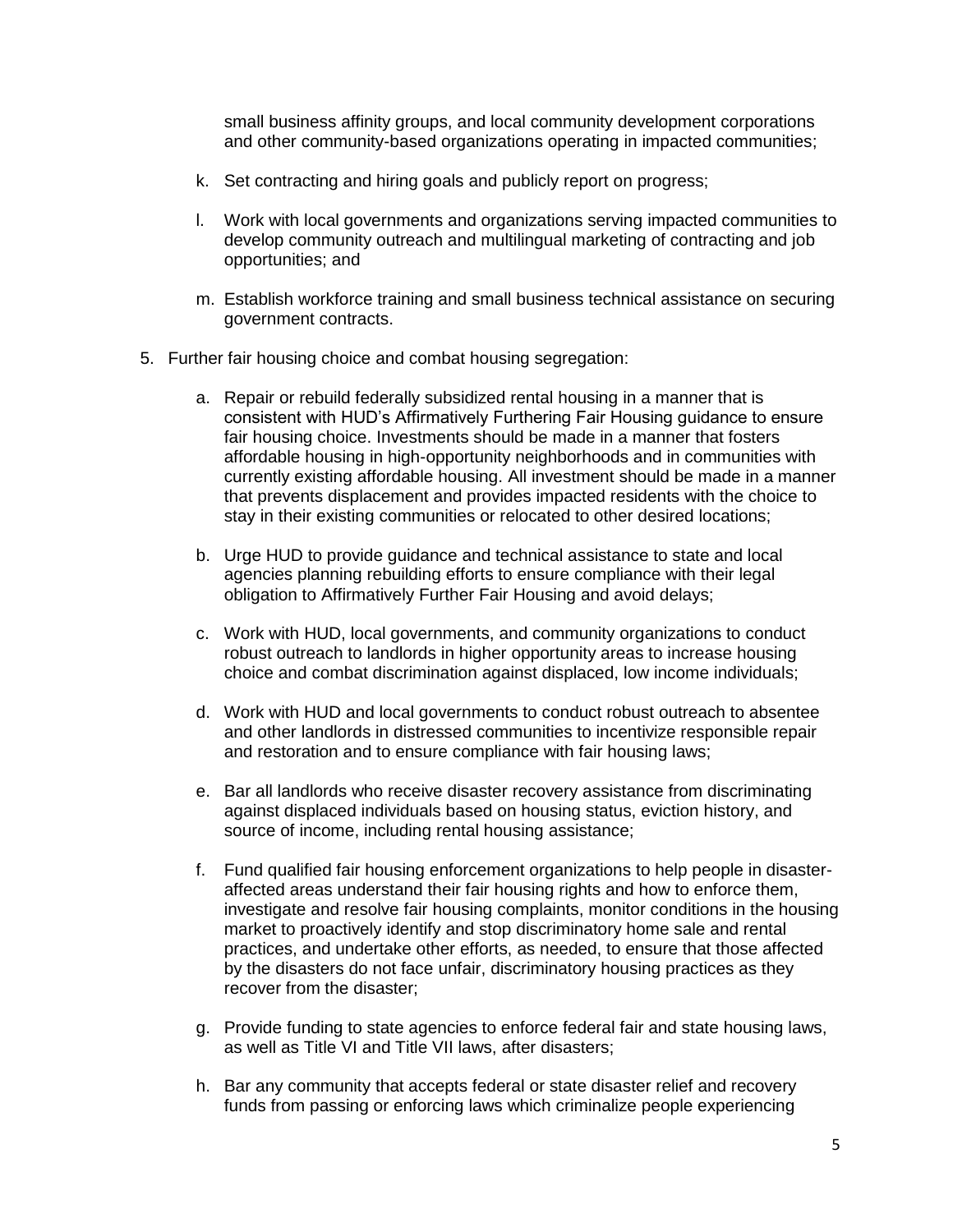homelessness for self-sheltering or conducting other life-sustaining behaviors in public places when there are inadequate alternatives;

- i. Work with federal and local governments to ensure that messages about available assistance reach all hard-to-serve populations, including those with limited English proficiency, criminal history, and those who are blind or have impaired vision and who are deaf or hard of hearing. Communications should be accessible, both programmatically and physically, to lower-income and special needs populations and historically underserved communities; and
- j. Complete a language assessment within the first 90 days and working with HUD to ensure that all communications be made accessible to individuals with limited English proficiency or who are blind, deaf, or hard of hearing. After past disasters, language assessments were completed after critical communications were made.
- 6. Protect against future disasters:
	- a. Assist communities in financing mitigation efforts or accessing private financing. States should prioritize communities at greatest risk, with the largest potential savings, and with the least ability to finance mitigation themselves;
	- b. Update state floodplain maps using the highest quality datasets and with public input to ensure accuracy. These maps should be made available to the public;
	- c. Require that all infrastructure financed with federal or state resources meet minimum standards storm water protection, such as those required by Federal Flood Risk Management Standards;
	- d. Require that the reconstruction of any home built with federal or state resources located in 100-year flood hazard area includes cost-effective mitigation strategies, including the elevation of residential structures and parking areas above the 100-year floodplain or higher, floodproofing lower levels of residential structures, and other methods;
	- e. Use disaster relief funds, such as CDBG-DR, for storm mitigation strategies. For example, these resources could be used for roof hardening, the purchase of shutters, or the installation of hurricane-resistant windows and doors and resilient power systems, including solar + storage microgrid technology that can provide backup power during extended outages; and
	- f. Use alternative requirements for flood insurance that do not penalize low and moderate income people.
- 7. Promote better coordination among state and local agencies by establishing a central statewide database to consolidate relevant data collected by all local, state and federal agencies involved in disaster response. Data should be available throughout the response/recovery period to federal, state and local governments directly responsible for administering disaster recovery funds.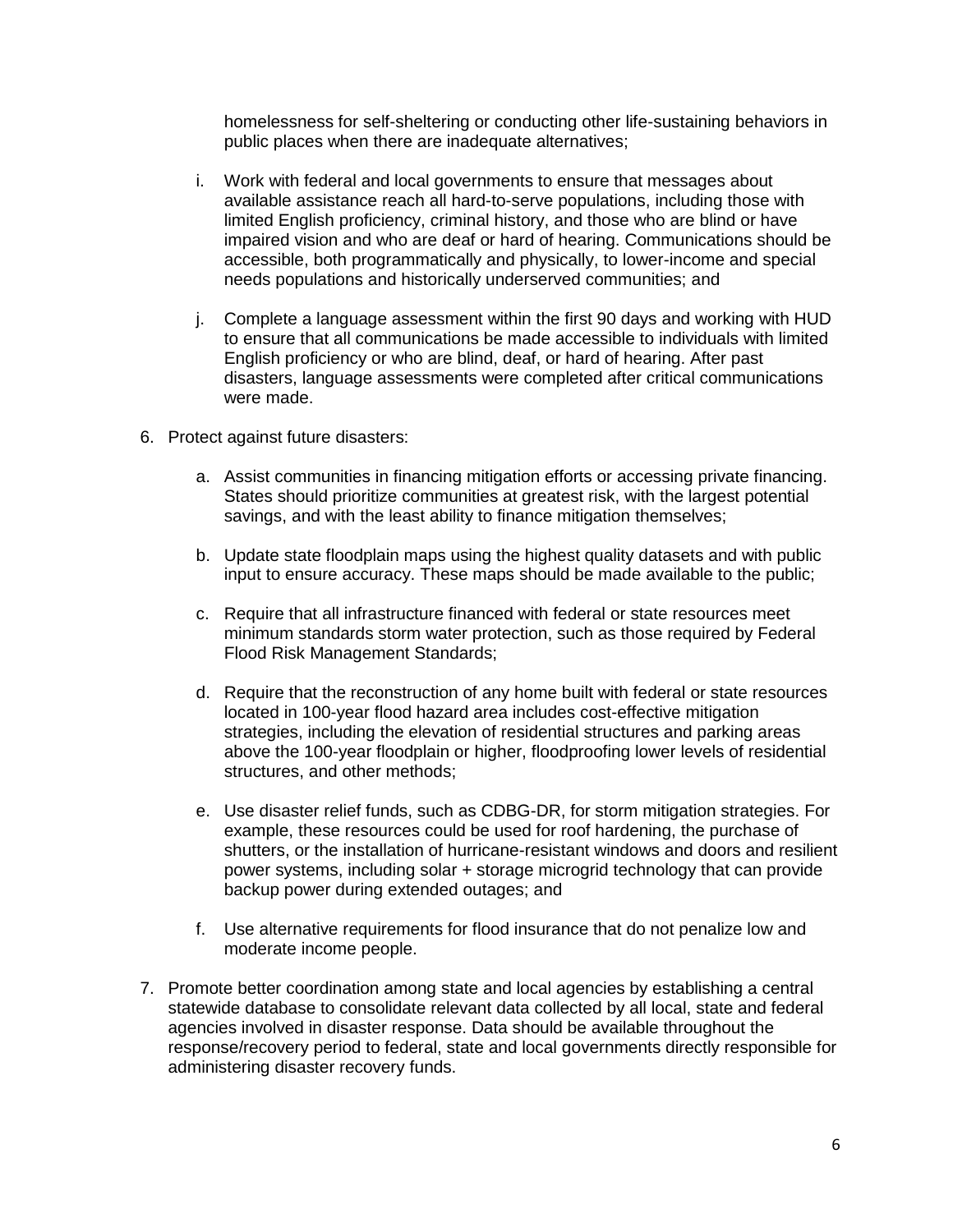# **Disaster Housing Recovery Coalition Members**

*Please note that the enclosed recommendations do not necessarily reflect the official policy or position of all DHRC members.*

## **Puerto Rico Organizations (11)**

Bill's Kitchen Casa La Providencia Coalición de Coaliciones Pro Personas sin Hogar de PR Corporacion La Fondita de Jesus Corporación Milagros del Amor Fundacion CAF Instituto Especial para el Desarrollo Integral del Individuo, la Familia y la Comunidad, Inc. Island View Resort MAVI-NEADA PathStone Community Development Corporation of Puerto Rico Taller Salud

### **National Organizations (165)**

African American Health Alliance American Academy of Housing and Communities American Atheists American Baptist Home Mission Societies Americans for Financial Reform Autistic Self Advocacy Network Ballard Spahr B'nai B'rith International Boston Capital **CarsonWatch** Catholic Charities USA Center for American Progress Center for Community Change Center for Popular Democracy Center for Public Representation Center of the Sisters of the Good Shepherd, National Advocacy Center on Budget and Policy Priorities Children's Defense Fund Children's Health Watch Children's Leadership Council Coalition on Human Needs CohnReznick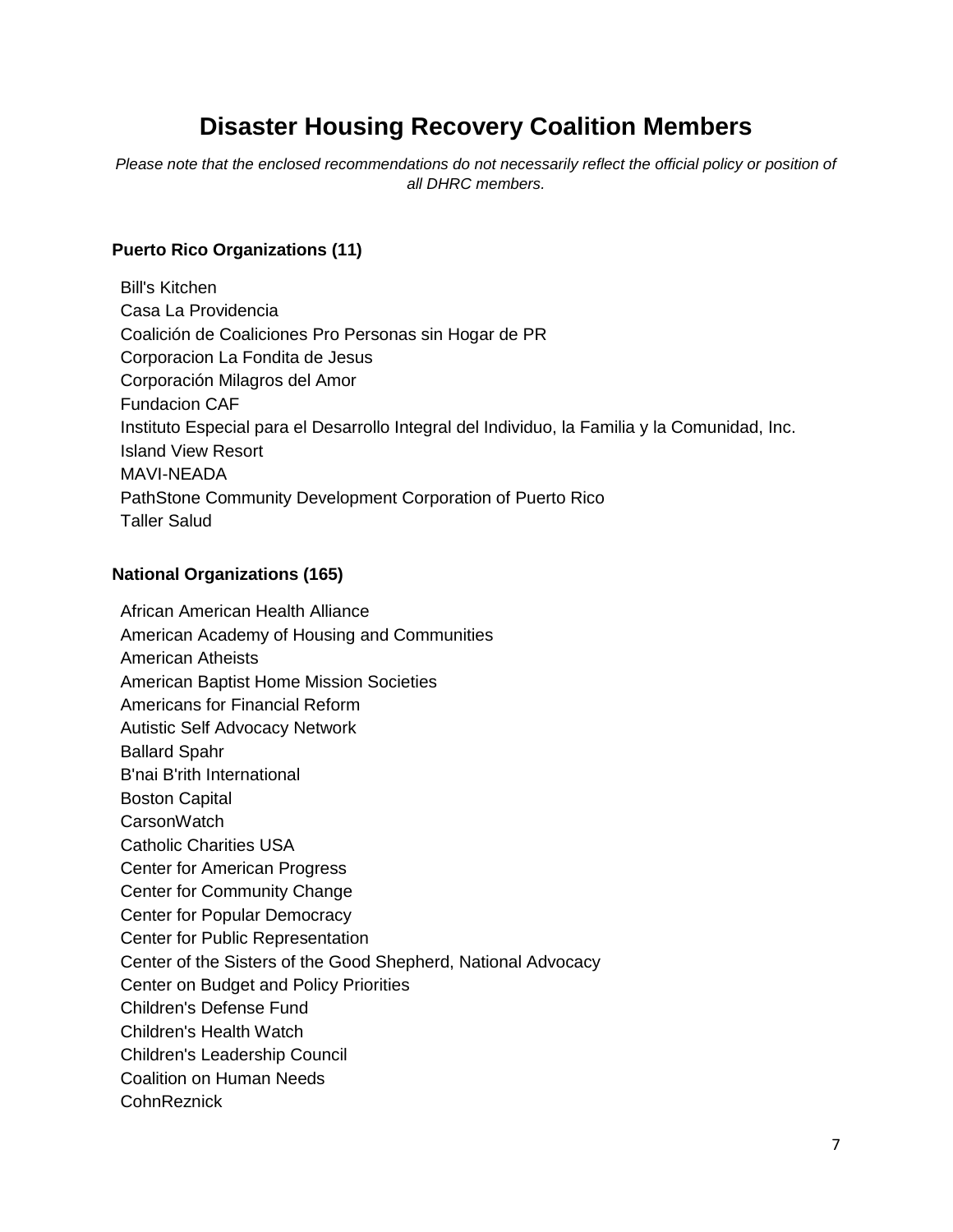Consortium For Citizens With Disabilities Housing Task Force Consumer Action Corporation for Supportive Housing Council of Large Public Housing Authorities Council of State Community Development Agencies Council on Affordable and Rural Housing Davis and Harman Demand Progress Du and Associates ECV Consulting Elevate Energy Elliott & Sugarman Enterprise Community Investment Enterprise Community Partners Equal Rights Center Evangelical Lutheran Church in America, Advocacy Office Evangelical Lutheran Good Samaritan Society Every Child Matters Fahe Feeding America Grounded Solutions Network Habitat For Humanity International Hawkins Delafield and Wood Hills & Company Hispanic Federation Holy Spirit Missionary Sisters, USA -JPIC HomeFree -USA Homes for America Housing Advisory Group Housing Assistance Council Housing Partnership Network Housing Up ICF International Islamic Society Of North America Lawyers Committee for Civil Rights Under Law LeadingAge Local Initiatives Support Corporation LOCUS: Responsible Real Estate Developers And Investors Love Funding Low Income Investment Fund Lutheran Services in America Disability Network Make Room Mercy Housing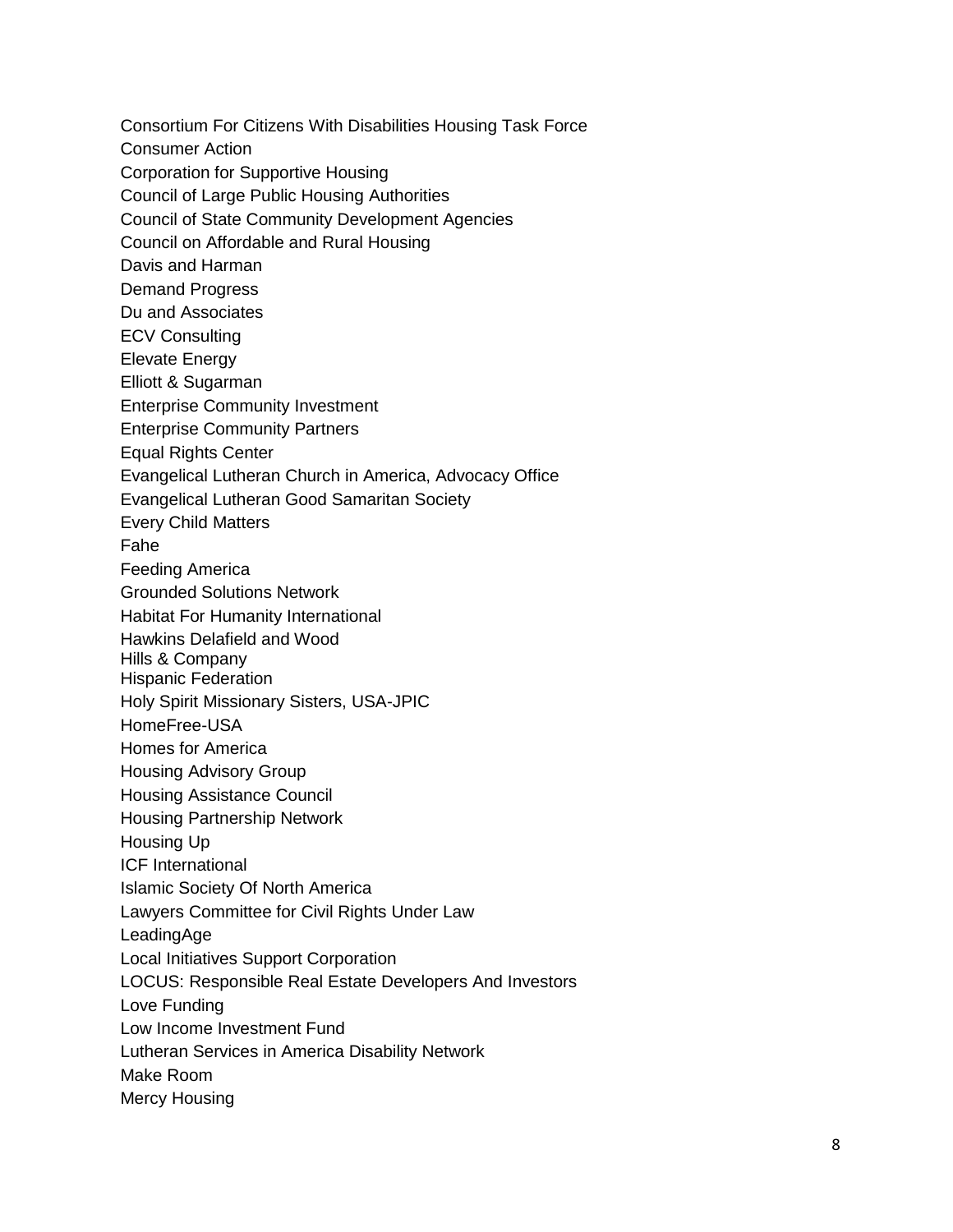Mercy Loan Fund Mortgage Bankers Association **NAACP** NASTAD National Affordable Housing Management Association National AIDS Housing Coalition National Alliance Of Community Economic Development Associations National Alliance of HUD Tenants National Alliance on Mental Illness National Alliance to End Homelessness National Association For County Community And Economic Development National Association for Latino Community Asset Builders National Association of Affordable Housing Lenders National Association of Home Builders National Association of Housing and Redevelopment Officials National Association of Latino Community Asset Builders National Association of Local Housing Finance Agencies National Association of Neighborhoods National Association of Realtors National Association of the Deaf National Black Justice Coalition National CAPACD National Center for Healthy Housing National Center for Healthy Housing National Center For Transgender Equality National Church Residences National Coalition for Latinxs with Disabilities National Coalition for the Homeless National Community Development Association National Community Reinvestment Coalition National Community Stabilization Trust National Congress for Community Economic Development National Consumer Law Center National Council of Jewish Women National Council of State Housing Agencies National Council on Independent Living National Development Council National Disability Rights Network National Domestic Violence Hotline National Education Association National Fair Housing Alliance National Health Care For The Homeless Council National Housing and Rehabilitation Association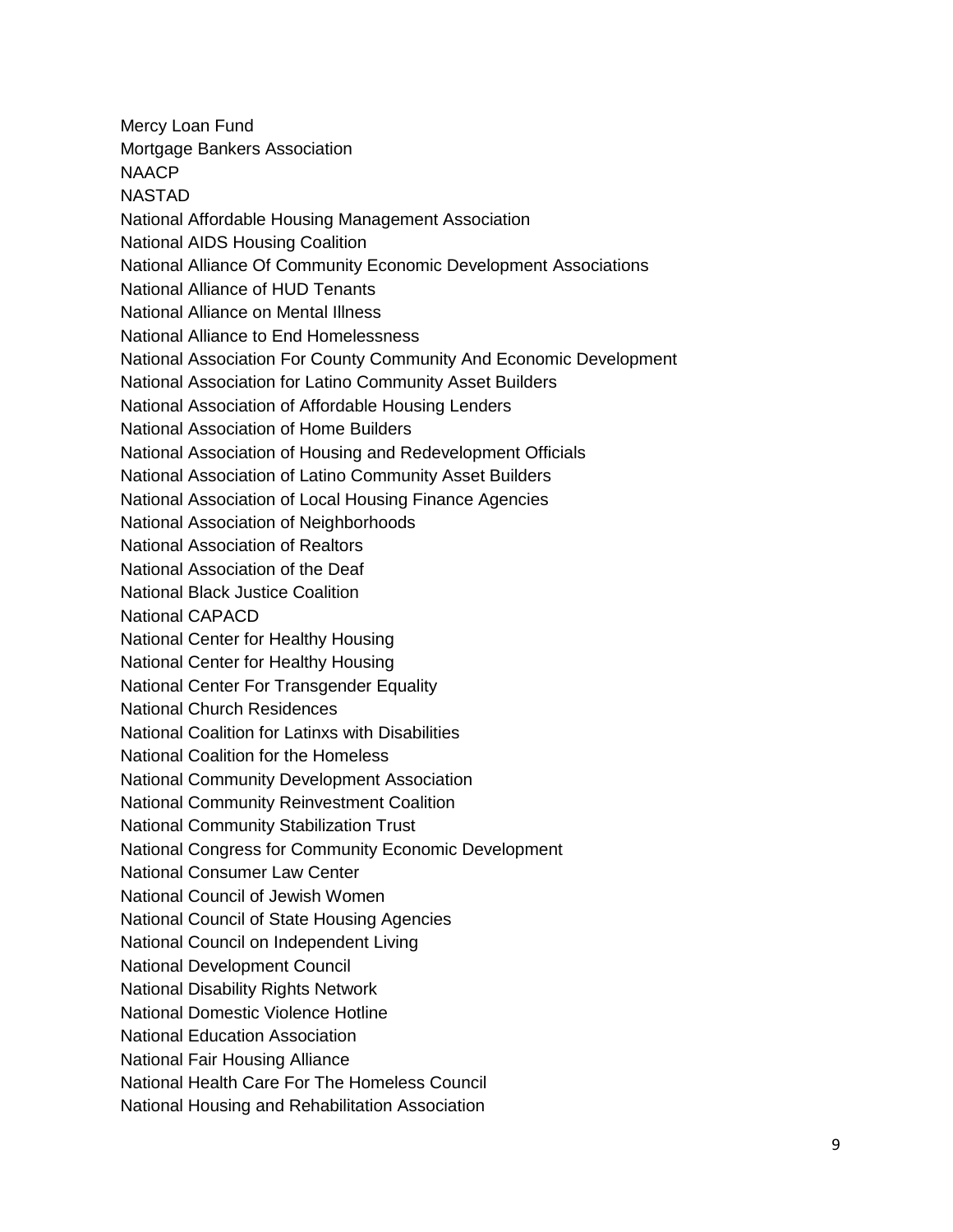- National Housing Conference
- National Housing Institute
- National Housing Law Project
- National Housing Resource Center
- National Housing Trust
- National Institute of Standards and Technology (NIST)
- National Law Center for Homelessness and Poverty
- National League of Cities
- National Leased Housing Association
- National LGBTQ Task Force Action Fund
- National Low Income Housing Coalition
- National Multifamily Housing Council
- National NeighborWorks Association
- National Network to End Domestic Violence
- National Stabilization Trust
- National Urban League
- Natural Resources Defense Council
- NETWORK Lobby for Catholic Social Justice
- Nixon Peabody
- Novogradac & Company
- Oxfam America
- Paralyzed Veterans of America
- Pathstone Corporation
- PolicyLink
- Portlight Inclusive Disaster Strategies
- Poverty & Race Research Action Council
- Poverty and Race Research Action Council
- Presbyterian Church (U.S.A.), Office of Public Witness
- Preservation Of Affordable Housing
- Prosperity Now
- Public Advocates
- Public Housing Authorities Directors Association
- Quadel Consulting & Training
- Rebuilding Together
- Refugees International
- RESULTS
- Right to the City
- Rural Community Assistance Corporation
- Salvation Army
- Sargent Shriver National Center on Poverty Law
- Smart Growth America
- Stewards Of Affordable Housing For The Future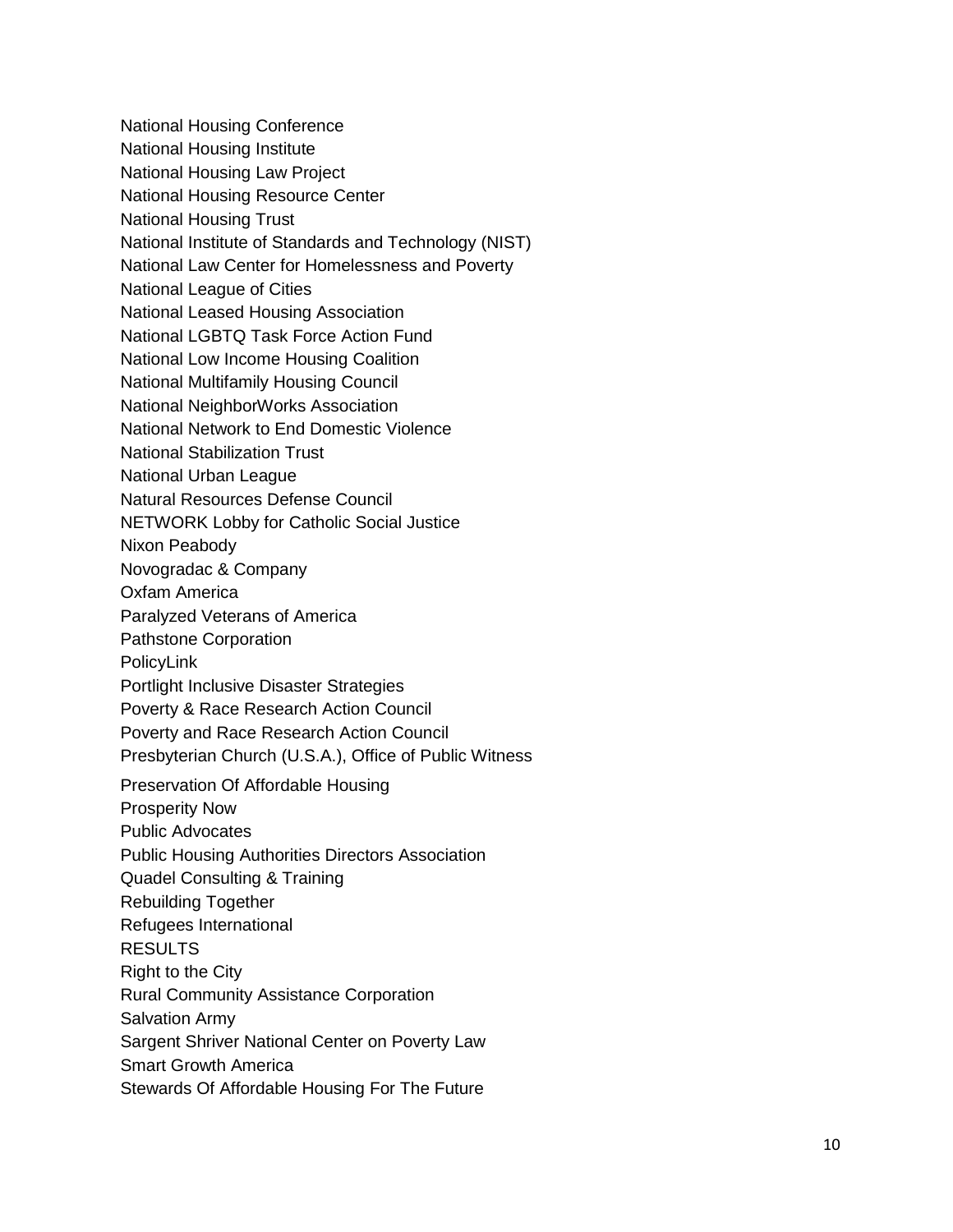Strategies 360 Technical Assistance Collaborative The Arc of the United States The Collingwood Group The Jewish Federations of North America The NHP Foundation The Schiff Group The Sharing Community The Workers Center UnidosUS Universal Living Wage Urban Institute Voices for Civil Justice Volunteers Of America Zigas & Associates

#### **State and Local Organizations (541)**

**Center for Fair Housing Alabama** Alabama Alabama Alabama Alabama Alabama Alabama Alabama Alabama Alabama Alabama Alabama Alabama Alabama Alabama Alabama Alabama Alabama Alabama Alabama Alabama Alabama Alabama Alabama Alab Central Alabama Fair Housing Center Alabama **Alabama** City of Florence Alabama **Collaborative Solutions Alabama** Alabama **Alabama** Alabama **Alabama** Community Service Programs of West Alabama **Alabama** Alabama Fair Housing Center of Northern Alabama **Alabama** Alabama Low Income Housing Coalition of Alabama Alabama Alabama Alaska Community Development Corporation **Alaska** Alaska Love INC of the Kenai Peninsula **Alaska** Alaska Sitka Community Land Trust Alaska Alaska Alaska Alaska Alaska Alaska Alaska Alaska Alaska Alaska Alaska Alaska Ability360 Arizona American American Arizona Arizona Arizona Arizona Arizona Arizona A Southwest Fair Housing Council Arizona and Arizona and Arizona and Arizona and Arizona Arizona Housing Coalition Arkansas Arkansas Arkansas Arkansas Arkansas Arkansas Arkansas Arkansas Arkansas Arkansas Arkansas Arkansas Arkansas Arkansas Arkansas Arkansas Arkansas Arkansas Arkansas Arkansas Arkansas Arkansa Association of Programs for Rural Independent Living Number 2012 Arkansas City of Fort Smith Arkansas Housing Authority of Star City Arkansas Arkansas Abode Communities **California** California Age Well Senior Services California Asian Pacific Institute on Gender-Based Violence **California** California California Coalition for Rural Housing California California California Department of Housing and Community Development California California Homeless Youth Project California California Housing Consortium California California Housing Partnership Corporation California [California Rural Legal Assistance](http://www.crla.org/) **California** California

11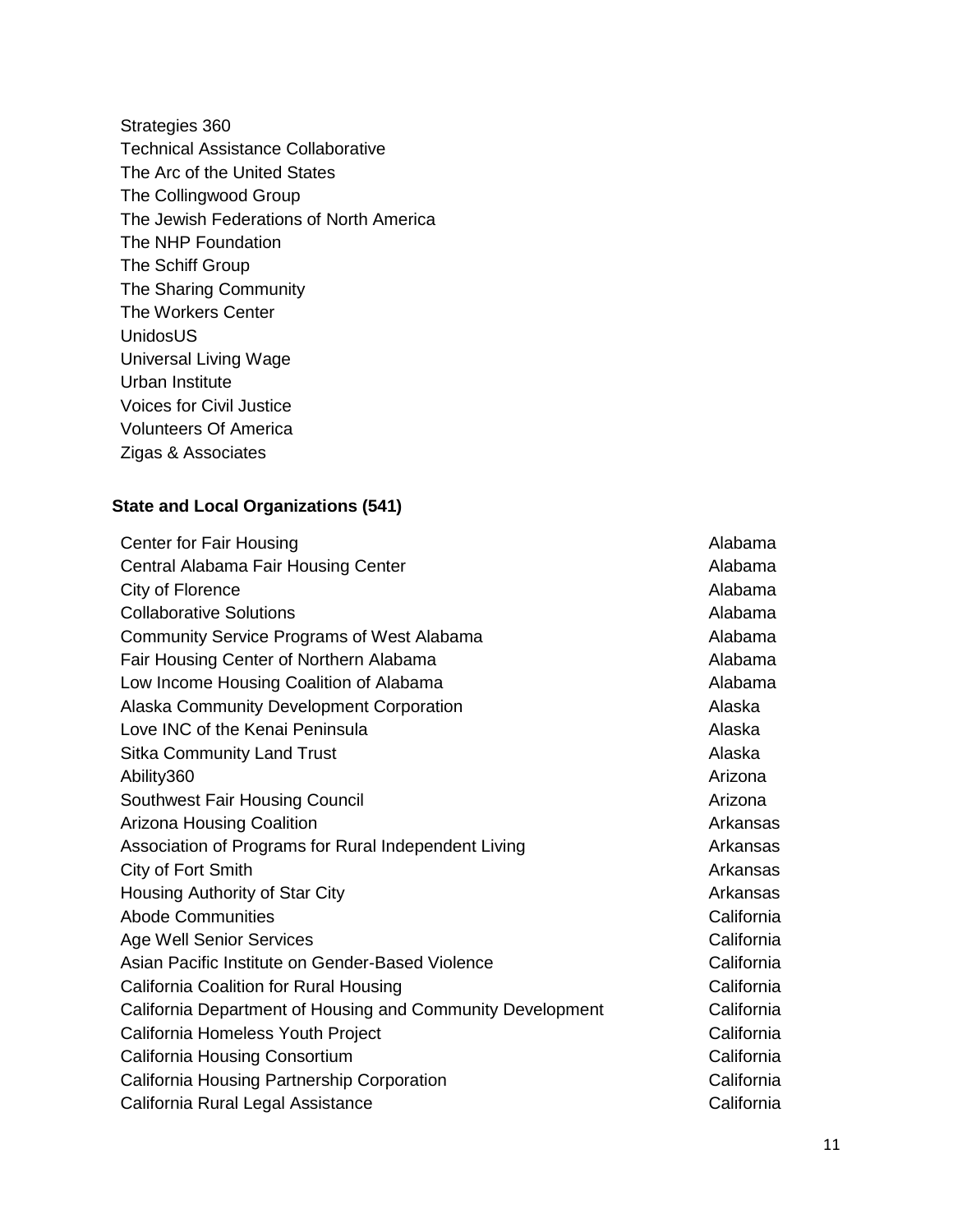Center for Sustainable Neighborhoods California Colchester Creek **California** County of Napa, Health & Human Services Agency California Disability Rights Education and Defense Fund California Downtown Women's Center California California EAH Housing California Fair Housing Advocates of Northern California California Fair Housing Council of Orange County **California** California Fair Housing Council of Riverside County, Inc. **California** California Fair Housing Council of the San Fernando Valley California California Fair Housing Napa Valley **California** Greater Napa Valley Fair Housing Center California California Housing California California Housing Rights Center California California Inland Fair Housing and Mediation Board **California** Los Arcos California Oakland Tenants Union California Orange County United Way **California** California Project Sentinel **California** California PYATOK Architects California Redding Pilgrim House **California** California Rural Communities Housing Development Corporation **California** Sacramento Regional Coalition to End Homelessness Theorem California San Diego Housing Commission California St. Pete Progressives **California** California SV@Home California U.S. Veterans Initiative, Homeless Feeding & Housing Services California Voces Verdes California Western Center on Law and Poverty **California** California American Planning Association, Colorado **Colorado** Colorado Colorado Coalition For The Homeless Colorado **Community Restoration Partners Colorado** Colorado Colorado Denver Metro Fair Housing Center Colorado **Colorado** Denver Relief Consulting Colorado Colorado Colorado Colorado Colorado Colorado Colorado Colorado Colorado Colorado Habitat for Humanity of Pueblo Colorado Colorado Colorado Spector and Associates **Colorado** Colorado **Colorado** Colorado **Colorado** Colorado **Colorado** Colorado Colorado Colorado Colorado Colorado Colorado Colorado Colorado Colorado Colorado Colorado Colorado Colorado Colorado Co Connecticut Fair Housing Center Connecticut Connecticut Housing Coalition Connecticut Connecticut Legal Rights Project Connecticut Connecticut State Independent Living Council Connecticut Greater Hartford Legal Aid Connecticut Housing Development Fund Connecticut Community Preservation and Development Corporation DC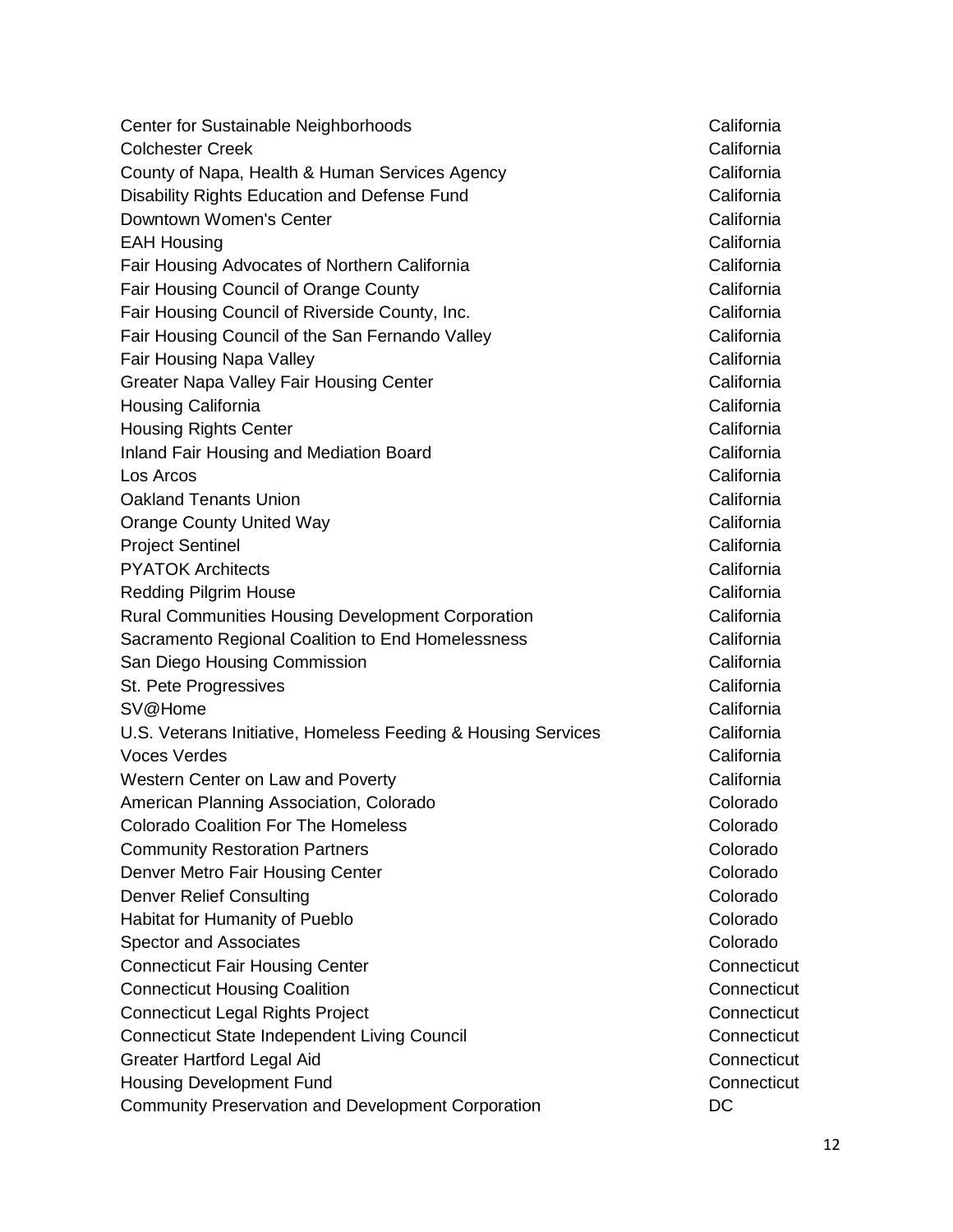| DC Coalition Against Domestic Violence                   | DC       |
|----------------------------------------------------------|----------|
| <b>MANNA</b>                                             | DC       |
| North Capitol at Plymouth/Retirement Housing Foundation  | DC       |
| <b>Better Homes of Seaford</b>                           | Delaware |
| <b>HerStory Ensemble</b>                                 | Delaware |
| <b>Housing Alliance Delaware</b>                         | Delaware |
| Housing Opportunities of Northern Delaware               | Delaware |
| Acts 2 Worship Center                                    | Florida  |
| Affordable Homeownership Foundation                      | Florida  |
| <b>Bay Area Legal Services</b>                           | Florida  |
| <b>Beautiful Safe Beginnings</b>                         | Florida  |
| <b>Bonita Bestcs</b>                                     | Florida  |
| Catalyst Miami                                           | Florida  |
| <b>Central Florida Community Action Agency</b>           | Florida  |
| Centro De Ayuda Hispana Dba American Help Center         | Florida  |
| City of Pompano Beach                                    | Florida  |
| Collier Resource Center, Inc.                            | Florida  |
| <b>Community Justice Project</b>                         | Florida  |
| Community Redevelopment Associates of Florida            | Florida  |
| De Hostos Senior Center                                  | Florida  |
| <b>Disability Rights Florida</b>                         | Florida  |
| Dr. Arthur Boyer Foundation                              | Florida  |
| El Dorado Recycling                                      | Florida  |
| Fair Housing Center of the Greater Palm Beaches          | Florida  |
| <b>Family Matters of Flagler</b>                         | Florida  |
| First Community Christian Pentecostal Church of God      | Florida  |
| Florida Alliance for Assistance Services and Technology  | Florida  |
| Florida Alliance of Community Development Corporations   | Florida  |
| <b>Florida Asian Services Center</b>                     | Florida  |
| Florida Department of Children and Families              | Florida  |
| <b>Florida Housing Coalition</b>                         | Florida  |
| <b>Florida Legal Services</b>                            | Florida  |
| Florida Non-Profit Housing                               | Florida  |
| <b>Florida Southwestern State</b>                        | Florida  |
| <b>Florida Student Power Network</b>                     | Florida  |
| <b>Florida Supportive Housing Coalition</b>              | Florida  |
| <b>Good Neighbor Society</b>                             | Florida  |
| <b>Grace And Truth Community Development Corporation</b> | Florida  |
| H.O.M.E.S., Inc.                                         | Florida  |
| <b>Habitat for Humanity Alachua</b>                      | Florida  |
| <b>Habitat for Humanity Florida</b>                      | Florida  |
| <b>Habitat For Humanity Lakeland</b>                     | Florida  |
| Habitat for Humanity of Hardee County                    | Florida  |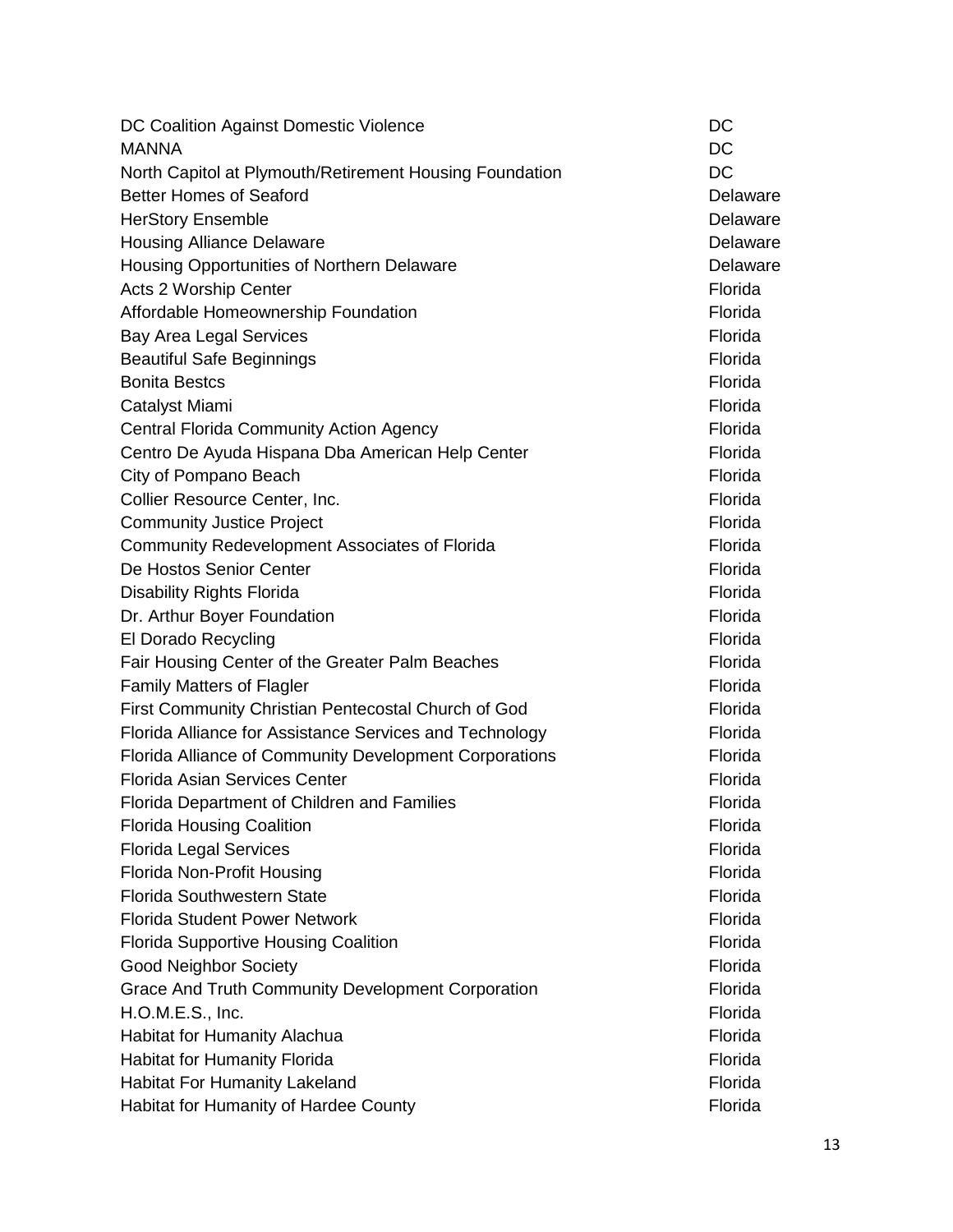| Habitat for Humanity of Pinellas Cty                                | Florida            |
|---------------------------------------------------------------------|--------------------|
| Hallisky & Davis                                                    | Florida            |
| Housing Authority of the City of Fort Myers                         | Florida            |
| Housing Leadership Council                                          | Florida            |
| Housing Opportunities Project for Excellence                        | Florida            |
| Indian Horizon Of Florida                                           | Florida            |
| Jacksonville Area Legal Aid                                         | Florida            |
| Jessie Ball Dupont Fund                                             | Florida            |
| Latino Leadership                                                   | Florida            |
| Lee County Development Corporation                                  | Florida            |
| Lee County Homeless Coalition                                       | Florida            |
| Legal Services of Greater Miami                                     | Florida            |
| <b>Legal Services of North Florida</b>                              | Florida            |
| Local Initiatives Support Corporation, Jacksonville                 | Florida            |
| Meals on Wheels South Florida                                       | Florida            |
| <b>Metro North Community Development Corporation</b>                | Florida            |
| Miami Homes For All                                                 | Florida            |
| <b>NANAY Community Economic Development Corporation</b>             | Florida            |
| New Florida Majority                                                | Florida            |
| New Horizons Of The Treasure Coast                                  | Florida            |
| New Smyrna Beach Housing Authority                                  | Florida            |
| Organize Florida                                                    | Florida            |
| Pahokee Housing Authority                                           | Florida            |
| <b>Personal Growth Center</b>                                       | Florida            |
| Pro Source Real Estate And Property Service                         | Florida            |
| Rebuilding Together Miami-Dade                                      | Florida            |
| Refuge Ministries of Tampa Bay/International                        | Florida            |
| Religious Of The Sacred Heart Of Mary                               | Florida            |
| Samuel's House                                                      | Florida            |
| <b>SEIU Florida</b>                                                 | Florida            |
| South Florida Board of Realtists                                    | Florida            |
| South Florida Community Development Coalition                       | Florida            |
| St. Johns Housing                                                   | Florida            |
| St. Petersburg Neighborhood Housing Services, Inc. dba Neighborhood |                    |
| <b>Home Solutions</b>                                               | Florida            |
| <b>Synergy Center</b>                                               | Florida            |
| <b>Tallahassee Housing Authority</b>                                | Florida            |
| <b>Tayan Alliances</b>                                              | Florida            |
| The Farmworker Association of Florida                               | Florida            |
| The Hendrickson Company                                             | Florida            |
| <b>Three Rivers Legal Services</b>                                  | Florida            |
| United Way of Florida                                               | Florida<br>Florida |
| United Way South Sarasota County                                    |                    |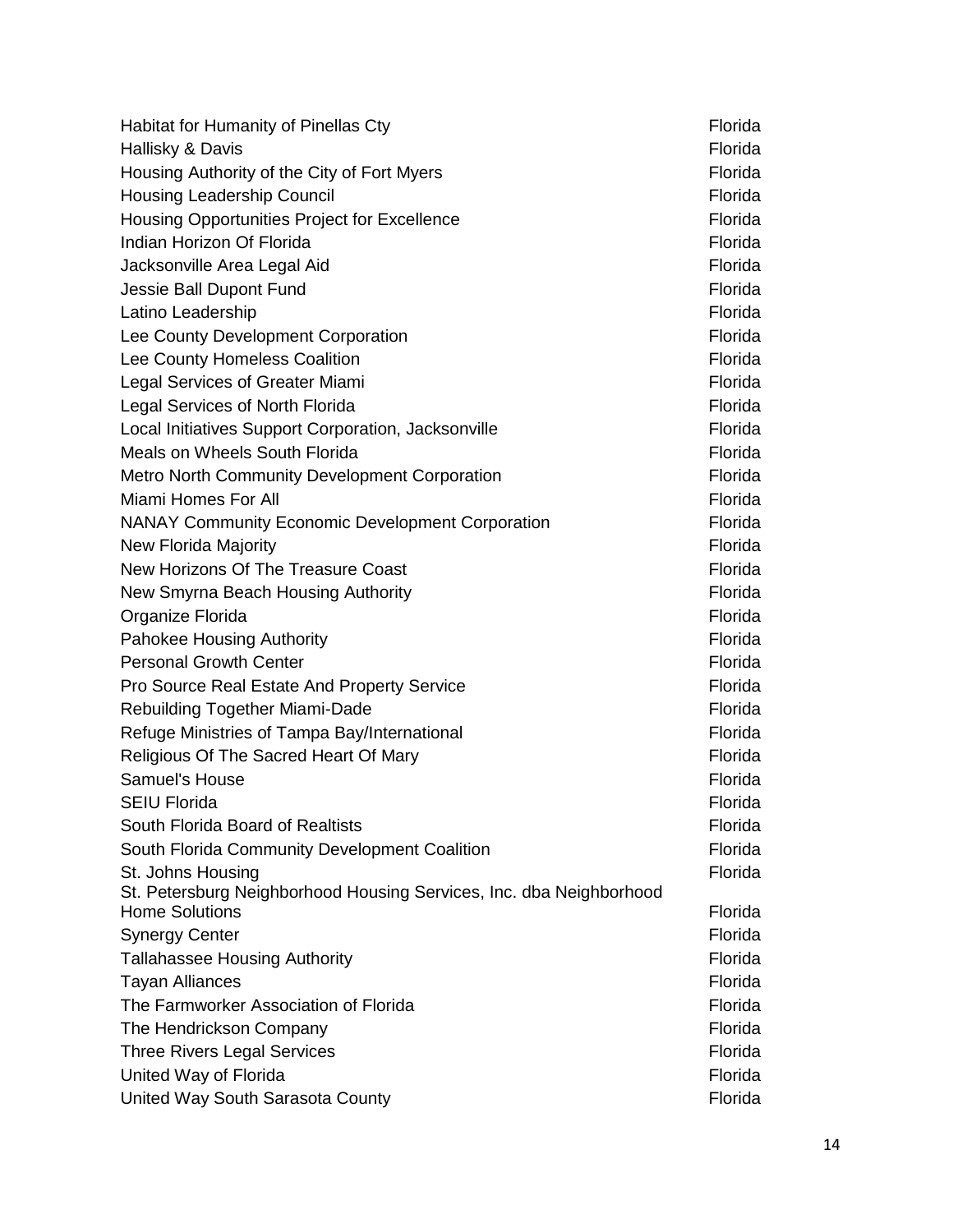| <b>Wealth Watchers</b>                                    | Florida         |
|-----------------------------------------------------------|-----------------|
| Winter Haven Housing Authority                            | Florida         |
| Youth and Family Alternatives                             | Florida         |
| On the Grid Community Solutions                           | Florida         |
| <b>AIG Global Real Estate</b>                             | Georgia         |
| <b>Community Outreach Training Center</b>                 | Georgia         |
| <b>Fuller Center for Housing</b>                          | Georgia         |
| Georgia Advancing Communities Together                    | Georgia         |
| Georgia Coalition Against Domestic Violence               | Georgia         |
| <b>JCVision and Associates</b>                            | Georgia         |
| <b>KFB Business Consultants</b>                           | Georgia         |
| Metro Atlanta Task Force for the Homeless                 | Georgia         |
| <b>Metro Fair Housing Services</b>                        | Georgia         |
| <b>Our Fine Arts These</b>                                | Georgia         |
| Poz Military Veterans USA                                 | Georgia         |
| Savannah-Chatham County Fair Housing Council, Inc.        | Georgia         |
| <b>Standup For Kids</b>                                   | Georgia         |
| The CHOW Project                                          | Hawaii          |
| City of Nampa                                             | Idaho           |
| Intermountain Fair Housing Council                        | Idaho           |
| Living Independence Network Corporation                   | Idaho           |
| South Central Community Action Partnership                | Idaho           |
| Access Living of Metropolitan Chicago                     | <b>Illinois</b> |
| <b>Aurora Housing Authority</b>                           | <b>Illinois</b> |
| Chicago Area Fair Housing Alliance                        | <b>Illinois</b> |
| Chicago Urban League                                      | <b>Illinois</b> |
| <b>CK and Associates</b>                                  | <b>Illinois</b> |
| <b>Hispanic Housing Development Corporation</b>           | <b>Illinois</b> |
| <b>HOPE Fair Housing Center</b>                           | <b>Illinois</b> |
| <b>Housing Action Illinois</b>                            | Illinois        |
| <b>Housing Choice Partners</b>                            | <b>Illinois</b> |
| Latin United Community Housing Association                | <b>Illinois</b> |
| <b>Open Communities</b>                                   | <b>Illinois</b> |
| Park Ridge Housing Initiative                             | <b>Illinois</b> |
| Provincial Council Clerics of St. Viator                  | <b>Illinois</b> |
| South Suburban Housing Center                             | <b>Illinois</b> |
| <b>The Resurrection Project</b>                           | <b>Illinois</b> |
| Valerie S. Kretchmer Associates                           | <b>Illinois</b> |
| <b>Bridges to Leadership</b>                              | Indiana         |
| Fair Housing Center of Central Indiana                    | Indiana         |
| God's Helping Hand                                        | Indiana         |
| Habitat for Humanity of Elkhart County                    | Indiana         |
| Lake County, Department of Community Economic Development | Indiana         |
|                                                           |                 |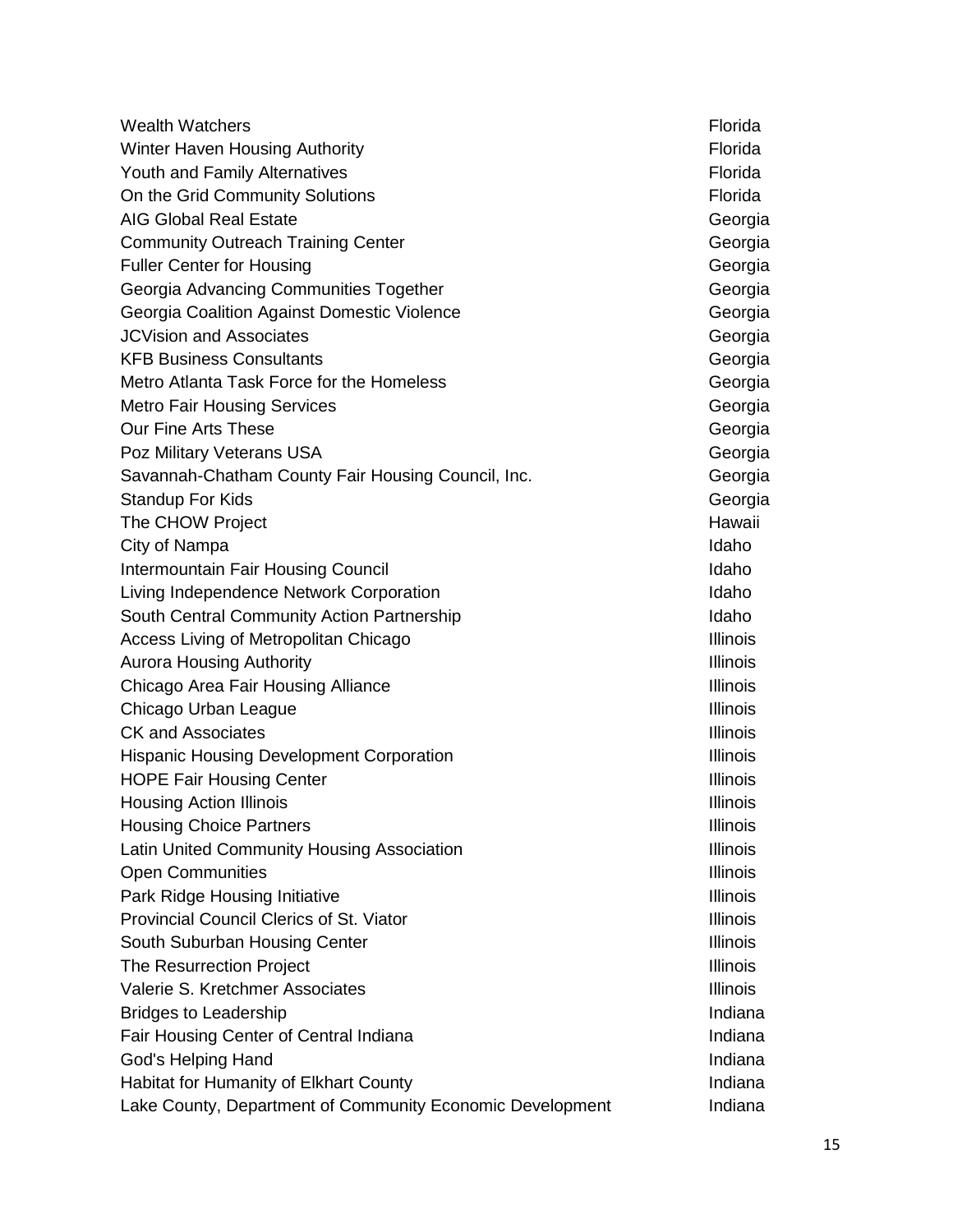| Polk County Housing Trust Fund                                         | Iowa      |
|------------------------------------------------------------------------|-----------|
| <b>Ellsworth Housing Authority</b>                                     | Kansas    |
| Unified Government of Wyandotte County/Kansas City                     | Kansas    |
| <b>First World Architects Studio</b>                                   | Kentucky  |
| Stephanie Sweeney & Associates                                         | Kentucky  |
| <b>Alembic Community Development</b>                                   | Louisiana |
| <b>Blueprints Consulting</b>                                           | Louisiana |
| <b>Cenla Community Action Committee</b>                                | Louisiana |
| East Baton Rouge Redevelopment Authority                               | Louisiana |
| <b>EXP Realty LLC</b>                                                  | Louisiana |
| <b>GL Realty Group LLC</b>                                             | Louisiana |
| <b>Greater New Orleans Fair Housing Action Center</b>                  | Louisiana |
| <b>Greater New Orleans Housing Alliance</b>                            | Louisiana |
| Jane Place Neighborhood Sustainability Initiative                      | Louisiana |
| Louisana Budget Project                                                | Louisiana |
| Lower 9th Ward Homeownership Association                               | Louisiana |
| Mental Health America of Louisiana                                     | Louisiana |
| MQVN Community Development Corporation                                 | Louisiana |
| <b>Providence Community Housing</b>                                    | Louisiana |
| <b>Re/Max First</b>                                                    | Louisiana |
| <b>Sapience Strategies</b>                                             | Louisiana |
| Avesta Housing                                                         | Maine     |
| <b>CEI</b>                                                             | Maine     |
| <b>Freeport Housing Trust</b>                                          | Maine     |
| Maine Affordable Housing Coalition                                     | Maine     |
| <b>Abt Associates</b>                                                  | Maryland  |
| <b>Advocacy and Training Center</b>                                    | Maryland  |
| Alabaster                                                              | Maryland  |
| Asian-American Homeownership Counseling                                | Maryland  |
| <b>Autism Women's Network</b>                                          | Maryland  |
| <b>Baltimore Neighborhoods</b>                                         | Maryland  |
| Coalition Homes, Inc.                                                  | Maryland  |
| Congregation of Our Lady of Charity of the Good Shepherd, US Provinces | Maryland  |
| Du & Associates                                                        | Maryland  |
| Maryland Affordable Housing Coalition                                  | Maryland  |
| Montgomery County Housing Opportunity Council                          | Maryland  |
| <b>Montgomery Housing Partnership</b>                                  | Maryland  |
| Partnership for Inclusive Disaster Strategies                          | Maryland  |
| <b>Project PLASE</b>                                                   | Maryland  |
| Racial and Ethnic Health Disparities Coalition                         | Maryland  |
| Swift Thomas & Kemp Development Group                                  | Maryland  |
| The Cave Institute                                                     | Maryland  |
| <b>Urban Atlantic</b>                                                  | Maryland  |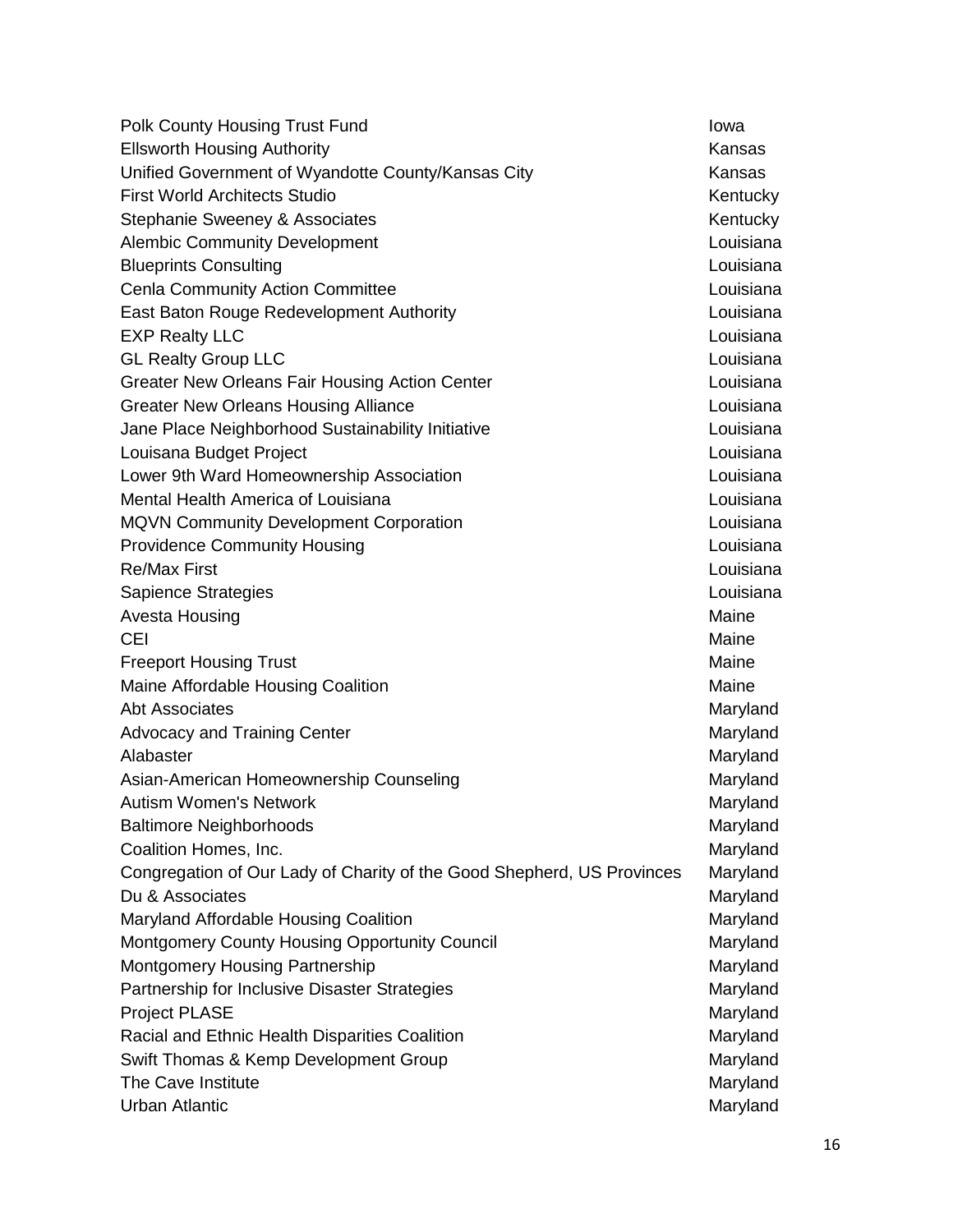| <b>Xaverian Brothers</b>                                                                                               | Maryland      |
|------------------------------------------------------------------------------------------------------------------------|---------------|
| <b>Birch Island Real Estate Consulting</b>                                                                             | Massachusetts |
| Corcoran Jennison Management LLC                                                                                       | Massachusetts |
| Edward A. Thomas Esq., LLC                                                                                             | Massachusetts |
| <b>Homes for Families</b>                                                                                              | Massachusetts |
| Massachusetts Association of Community Development Corporations                                                        | Massachusetts |
| <b>Massachusetts Fair Housing Center</b>                                                                               | Massachusetts |
| Massachusetts Law Reform Institute                                                                                     | Massachusetts |
| <b>Massachusetts YouthBuild Coalition</b>                                                                              | Massachusetts |
| Montgomery County Coalition for the Homeless                                                                           | Massachusetts |
| Natural Hazard Mitigation Association                                                                                  | Massachusetts |
| <b>RoundStone Group</b>                                                                                                | Massachusetts |
| The North Shore Moving Market                                                                                          | Massachusetts |
| Uniting Citizens for Affordable Housing in Newton                                                                      | Massachusetts |
| <b>Building Families First Community Organization</b>                                                                  | Michigan      |
| <b>Financial Justice Coalition</b>                                                                                     | Michigan      |
| Habitat for Humanity Northeast Michigan                                                                                | Michigan      |
| Michigan Community Reinvestment Coalition                                                                              | Michigan      |
| Michigan Historic Preservation Network                                                                                 | Michigan      |
| Michigan State University, College of Law, Housing Law Clinic                                                          | Michigan      |
| Casa de Esperanza: National Latin@ Network for Healthy Families and                                                    |               |
| Communities                                                                                                            | Minnesota     |
| <b>Integrated Community Solutions</b>                                                                                  | Minnesota     |
| Metropolitan Fair Housing Council of Oklahoma                                                                          | Minnesota     |
| Metropolitan Interfaith Council on Affordable Housing                                                                  | Minnesota     |
| Minnesota Housing Partnership                                                                                          | Minnesota     |
| Our Spring Lake Store                                                                                                  | Minnesota     |
| <b>Better Family Life</b>                                                                                              | Missouri      |
| <b>Community LINC</b>                                                                                                  | Missouri      |
| <b>Empower Missouri</b>                                                                                                | Missouri      |
| <b>Greater Kansas City Housing Information Center</b>                                                                  | Missouri      |
| <b>ADAPT Montana</b>                                                                                                   | Montana       |
| <b>Friend Housing Authority</b>                                                                                        | Nebraska      |
| Sisters of Mercy West Midwest Justice Team                                                                             | Nebraska      |
| <b>ACTIONN</b>                                                                                                         | Nevada        |
| <b>Advocates for Peace and Social Justice</b>                                                                          | New Jersey    |
| City of Jersey City, Community Development<br>Consumer Credit and Budget Counseling, Inc d/b/a National Foundation for | New Jersey    |
| Debt Management                                                                                                        | New Jersey    |
| Fair Share Housing Center of New Jersey                                                                                | New Jersey    |
| <b>Habitat for Humanity Northern Ocean</b>                                                                             | New Jersey    |
| Hamilton Partnership for Paterson                                                                                      | New Jersey    |
| Housing Community Development Network of New Jersey                                                                    | New Jersey    |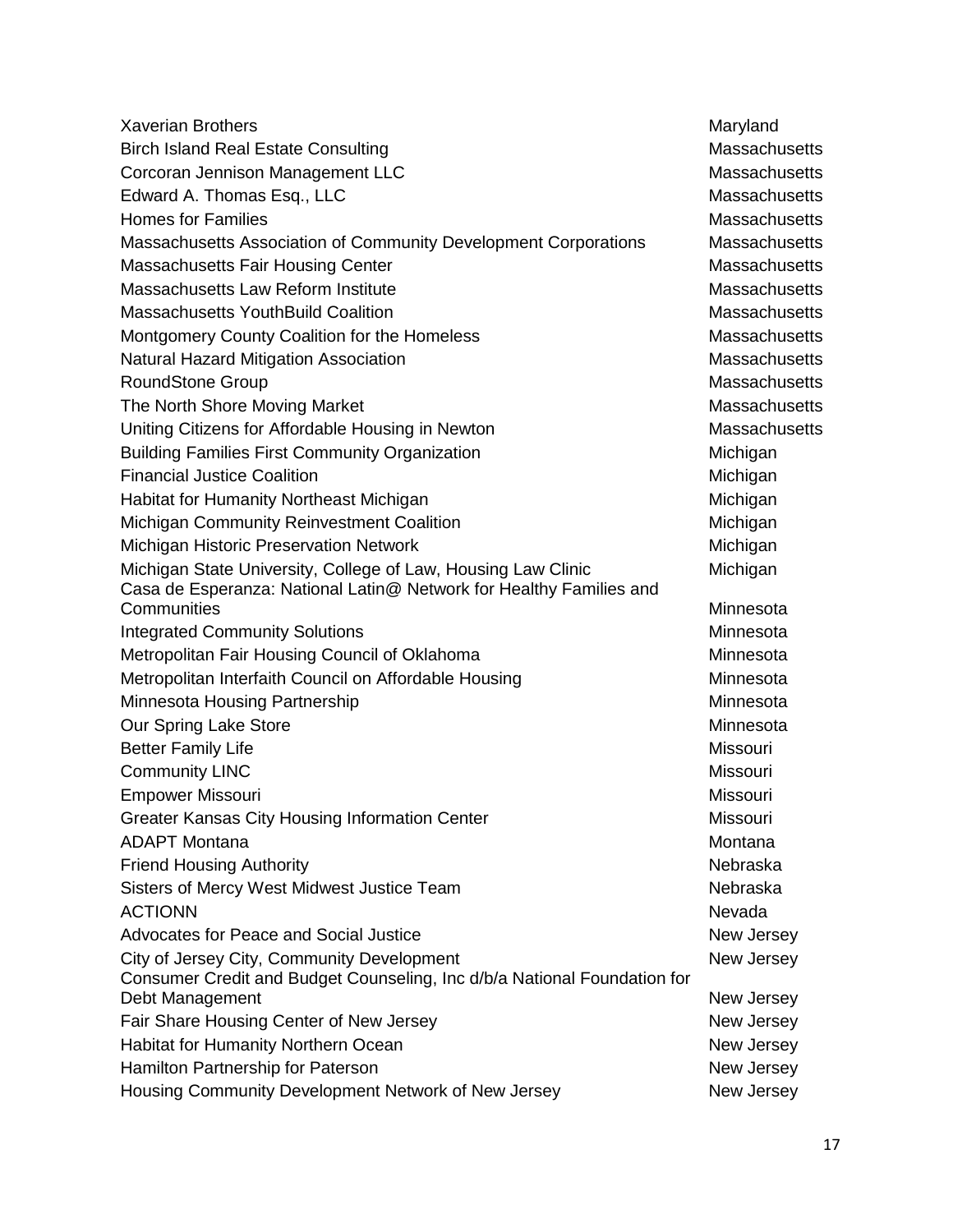Jersey City, Office of Community Development New Jersey New Jersey Manufactured Home Owners Association of New Jersey New Jersey Monarch Housing Associate New Jersey New Jersey New Jersey Association on Correction New Jersey New Jersey New Jersey Tenants Organization New Jersey New Jersey New Mexico Coalition To End Homelessness New Mexico Alliance Against Homeless of Bergen County New York Alternatives Federal Credit Union New York New York Arbor Housing And Development New York New York ARC Foundation **New York** 1999 **New York** 1999 **New York** Care for the Homeless **New York** New York **New York** Carroll Gardens Association New York New York Center for New York City Neighborhoods New York New York Central Oklahoma Commercial Association of REALTORS New York Central Park Gardens Tenants' Association New York Chhaya Community Development Corporation New York New York City of Mt. Vernon, Continuum of Care New York New York CLUSTER Community Services New York New York CNY Fair Housing New York New York New York New York New York Coalition for the Homeless New York New York New York Columba Kavanagh House New York New York Community Access New York Community Development Futures New York New York Community League of the Heights New York New York Community Solutions New York Coordinated Care Services, Inc. New York Delos New York Disabled in Action of Greater Syracuse New York Empire Justice Center New York Fair Housing Justice Center New York New York Family of Woodstock **New York** New York **New York** New York Flatbush Development Corporation New York Geel Community Services **New York** New York Good Shepherd Services New York New York New York Habitat for Humanity New York City New York City New York Habitat for Humanity of Ontario County New York New York Habitat for Humanity of Tompkins and Cortland Counties New York Hellenic American Neighborhood Action Committee New York Housing Help New York and the United States of the United States of the New York and the New York and the New York Hudson River Housing New York New York New York New York Human Development Services of Westchester New York New York Independent Living Center of the Hudson Valley New York New York Lantern Community Services New York New York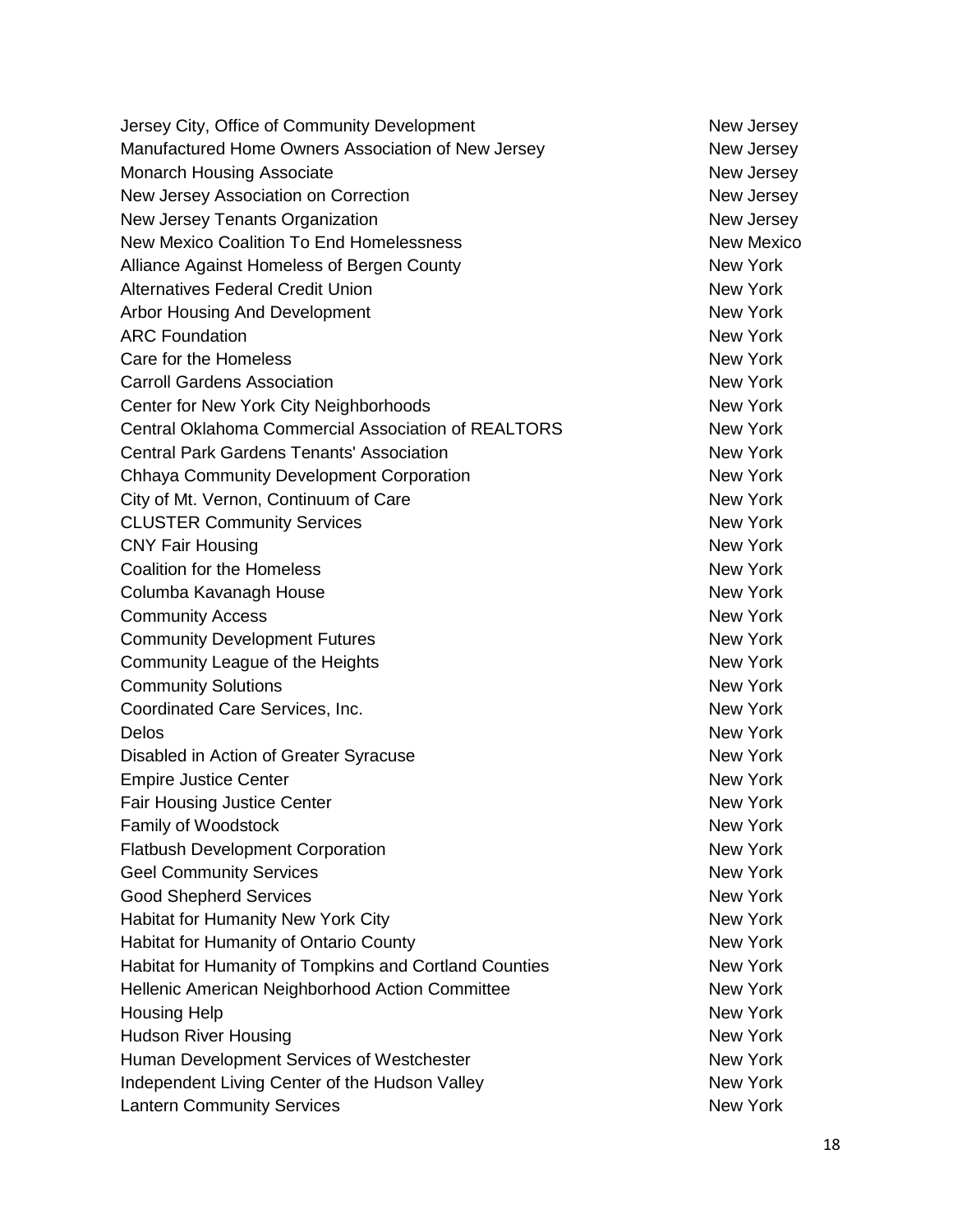| Local Initiatives Support Corporation, New York City     | New York        |
|----------------------------------------------------------|-----------------|
| <b>Long Island Housing Services</b>                      | <b>New York</b> |
| Make the Road New York                                   | New York        |
| Mohawk Valley Housing and Homeless Coalition             | <b>New York</b> |
| Morningside Heights Multi-Cultural Tenants Organization  | <b>New York</b> |
| NAACP, Mid-Manhattan Branch                              | <b>New York</b> |
| Neighborhood Housing Services of Jamaica, Inc.           | New York        |
| Neighborhood Preservation Coalition of New York State    | <b>New York</b> |
| New York Association on Independent Living               | <b>New York</b> |
| New York City Housing Development Corporation            | <b>New York</b> |
| New York Democratic County Committee                     | <b>New York</b> |
| New York Housing Coalition of Chemung County             | <b>New York</b> |
| New York Housing Conference                              | <b>New York</b> |
| New York State Homes and Community Renewal               | <b>New York</b> |
| New York State Rural Advocates                           | <b>New York</b> |
| New York State Tenants and Neighbors Coalition           | <b>New York</b> |
| Newburgh Housing Authority                               | <b>New York</b> |
| Northeast Hawley Development Association, Inc.           | <b>New York</b> |
| Northern Regional Center For Independent Living          | <b>New York</b> |
| <b>Pathstone Corporation</b>                             | <b>New York</b> |
| Program Design and Development                           | <b>New York</b> |
| <b>Project Hospitality</b>                               | <b>New York</b> |
| <b>Public Housing Communities</b>                        | <b>New York</b> |
| <b>Rebuilding Together New York City</b>                 | <b>New York</b> |
| <b>Rensselaer County Housing Resources</b>               | <b>New York</b> |
| <b>Rensselaer Housing Authority</b>                      | <b>New York</b> |
| Resource Center for Independent Living                   | New York        |
| Rochester/Monroe County Homeless Continuum of Care, Inc. | New York        |
| <b>RUPCO</b>                                             | <b>New York</b> |
| <b>Rural Housing Opportunities Corporation</b>           | <b>New York</b> |
| <b>Rutgers Resident Council</b>                          | New York        |
| South Country Community Land Trust                       | New York        |
| Southern Tier Independence Center                        | New York        |
| Southside United Housing Development Corporation         | New York        |
| Supportive Housing Network Of New York                   | New York        |
| The Ali Forney Center                                    | <b>New York</b> |
| The Community Preservation Corporation                   | New York        |
| The Guidance Center of Westchester                       | New York        |
| The Housing Council at PathStone                         | New York        |
| Town of Hamburg                                          | <b>New York</b> |
| Troy Rehabilitation and Improvement Program              | New York        |
| Westgate Tenants Association @ Stonehenge Village        | New York        |
| <b>YWCA of Rochester and Monroe County</b>               | New York        |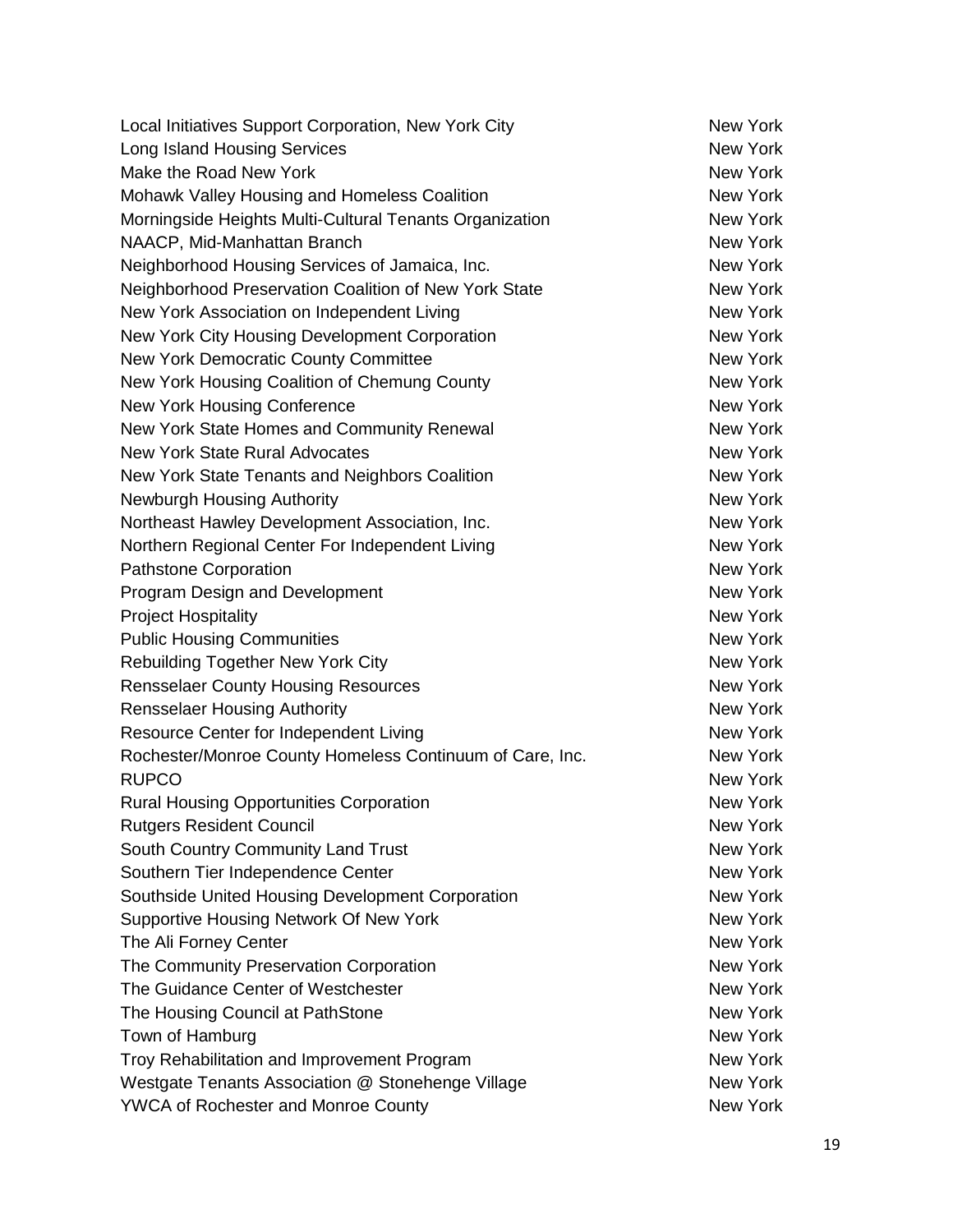| <b>YWCA of Syracuse and Onondaga County</b>                            | New York              |
|------------------------------------------------------------------------|-----------------------|
| <b>YWCA of the Greater Capital Region</b>                              | <b>New York</b>       |
| <b>Center for Puerto Rican Studies</b>                                 | <b>New York</b>       |
| <b>Brock Ventures</b>                                                  | North Carolina        |
| Disability Rights, Education, Activism, and Mentoring (DREAM)          | <b>North Carolina</b> |
| Financial Pathways of the Piedmont                                     | <b>North Carolina</b> |
| Habitat for Humanity Wilson Area                                       | North Carolina        |
| Housing Authority of the City of High Point                            | North Carolina        |
| North Carolina Housing Coalition                                       | <b>North Carolina</b> |
| <b>Minot Area Homeless Coalition</b>                                   | North Dakota          |
| Affordable Housing Alliance of Central Ohio                            | Ohio                  |
| Central Ohio Fair Housing Association                                  | Ohio                  |
| <b>Cleveland Tenants Organization</b>                                  | Ohio                  |
| Coalition on Homelessness and Housing in Oklahoma                      | Ohio                  |
| Council For Health & Human Service Ministries, United Church Of Christ | Ohio                  |
| <b>Fair Housing Advocates Association</b>                              | Ohio                  |
| Fair Housing Center of Toledo                                          | Ohio                  |
| <b>Fair Housing Resource Center</b>                                    | Ohio                  |
| Housing Research & Advocacy Center                                     | Ohio                  |
| Miami Valley Fair Housing Center                                       | Ohio                  |
| <b>Sisters of Charity</b>                                              | Ohio                  |
| The Partnership Center                                                 | Ohio                  |
| <b>YMCA Columbus</b>                                                   | Ohio                  |
| DeBruler, Inc.                                                         | Oklahoma              |
| <b>Baker Schonchin Holdings Corporation</b>                            | Oregon                |
| <b>Northwest Consumer Affairs</b>                                      | Oregon                |
| <b>ROSE Community Development</b>                                      | Oregon                |
| <b>Allentown Housing Authority</b>                                     | Pennsylvania          |
| <b>Beaver County Behavioral Health</b>                                 | Pennsylvania          |
| Capreit                                                                | Pennsylvania          |
| <b>Catholic Social Services Scranton</b>                               | Pennsylvania          |
| Housing Equality Center of Pennsylvania                                | Pennsylvania          |
| Integra Home Counseling                                                | Pennsylvania          |
| Interfaith Housing Assistance Corporation of Chester County            | Pennsylvania          |
| <b>Liberty Resource</b>                                                | Pennsylvania          |
| National Resource Center on Domestic Violence                          | Pennsylvania          |
| <b>Nazareth Housing Services</b>                                       | Pennsylvania          |
| Pennsylvania Association of Housing & Redevelopment Agencies           | Pennsylvania          |
| <b>Scranton Counseling Center</b>                                      | Pennsylvania          |
| Uptown Partners of Pittsburgh                                          | Pennsylvania          |
| HousingWorks Rhode Island                                              | Rhode Island          |
| County of Lexington, Community Development                             | South Carolina        |
| <b>Development Steps</b>                                               | South Carolina        |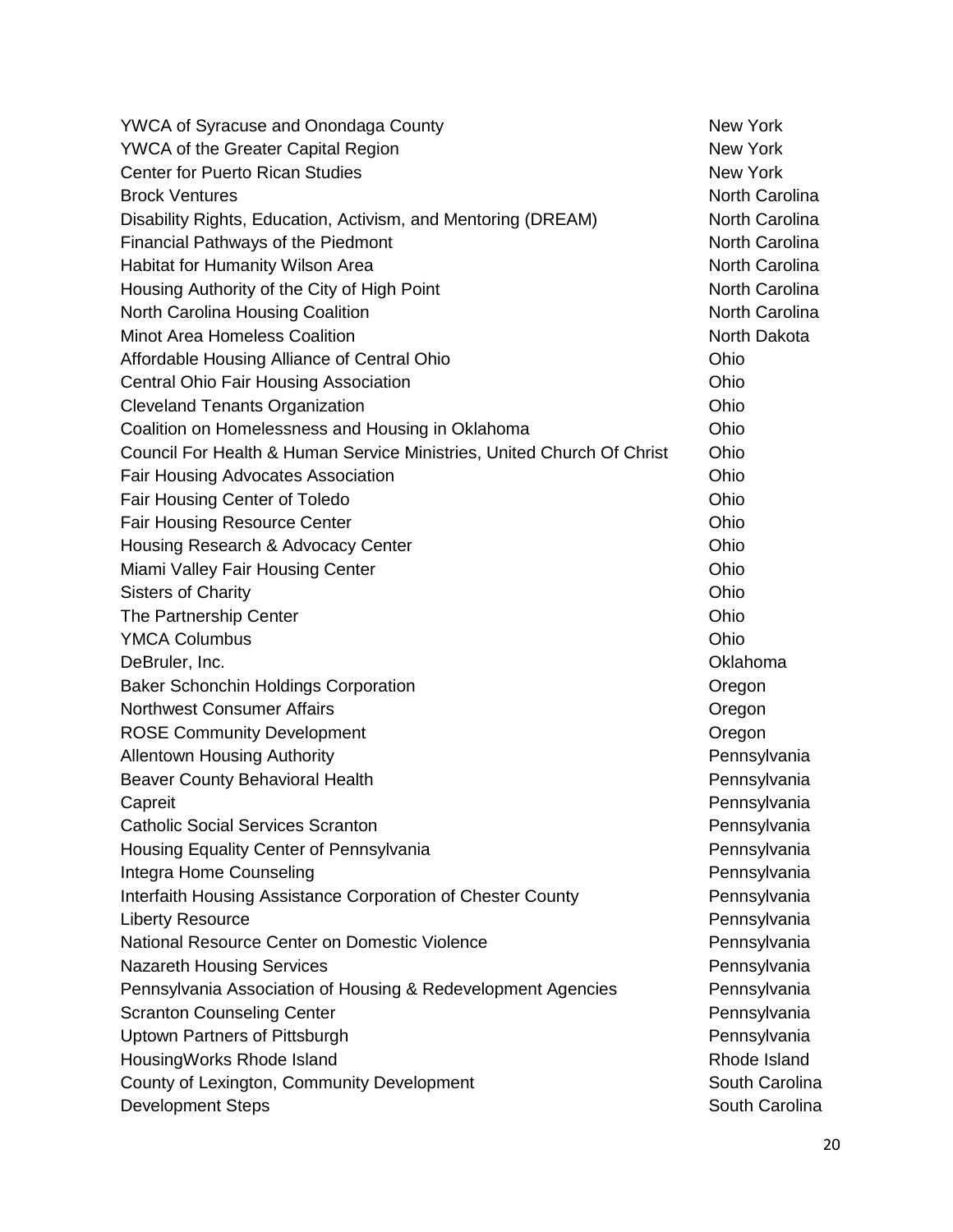| Habitat for Humanity Abbeville/McCormick Counties              | South Carolina   |
|----------------------------------------------------------------|------------------|
| <b>Habitat for Humanity Aiken County</b>                       | South Carolina   |
| Habitat for Humanity of Cherokee Co                            | South Carolina   |
| Habitat for Humanity of Kershaw County                         | South Carolina   |
| Habitat for Humanity of Spartanburg                            | South Carolina   |
| Habitat for Humanity of York County                            | South Carolina   |
| South Carolina Association of Habitat Affiliates               | South Carolina   |
| <b>Erwin Housing Authority</b>                                 | <b>Tennessee</b> |
| <b>GAP Community Development Resources</b>                     | <b>Tennessee</b> |
| New Level Community Development Corporation                    | <b>Tennessee</b> |
| Shield                                                         | <b>Tennessee</b> |
| The Fifteenth Avenue Baptist Community Development Corporation | <b>Tennessee</b> |
| <b>Accessible Housing Austin!</b>                              | <b>Texas</b>     |
| <b>Accessible Housing Resources</b>                            | <b>Texas</b>     |
| <b>Advocacy Outreach</b>                                       | <b>Texas</b>     |
| <b>Atlantic Housing Foundation</b>                             | <b>Texas</b>     |
| Austin Community Design & Development Center                   | <b>Texas</b>     |
| <b>Austin Habitat for Humanity</b>                             | <b>Texas</b>     |
| <b>Austin Housing Coalition</b>                                | <b>Texas</b>     |
| <b>Austin Tenants Council</b>                                  | <b>Texas</b>     |
| <b>Cambridge Development Group</b>                             | <b>Texas</b>     |
| <b>Career and Recovery Resources</b>                           | Texas            |
| Catholic Charities of the Archdiocese of Galveston-Houston     | Texas            |
| <b>Center for Public Policy Priorities</b>                     | <b>Texas</b>     |
| <b>Center For Transforming Lives</b>                           | <b>Texas</b>     |
| City of Amarillo                                               | <b>Texas</b>     |
| City of Beaumont                                               | Texas            |
| <b>City of Corpus Christi</b>                                  | <b>Texas</b>     |
| City of Galveston                                              | <b>Texas</b>     |
| City of Garland                                                | <b>Texas</b>     |
| City of Houston, Housing and Community Development             | Texas            |
| City of McAllen                                                | <b>Texas</b>     |
| City of Pasadena                                               | <b>Texas</b>     |
| City of Plano                                                  | <b>Texas</b>     |
| City of Rockport                                               | <b>Texas</b>     |
| Coalition For The Homeless of Houston/Harris County            | <b>Texas</b>     |
| County of Hidalgo, Texas                                       | <b>Texas</b>     |
| <b>Covenant Community Capital</b>                              | <b>Texas</b>     |
| Del Rio Housing Authority                                      | <b>Texas</b>     |
| Dental Health Arlington                                        | <b>Texas</b>     |
| <b>Easter Seals Greater Houston</b>                            | <b>Texas</b>     |
| <b>ECHOS</b>                                                   | <b>Texas</b>     |
| Family Restoration and Economic Empowerment                    | <b>Texas</b>     |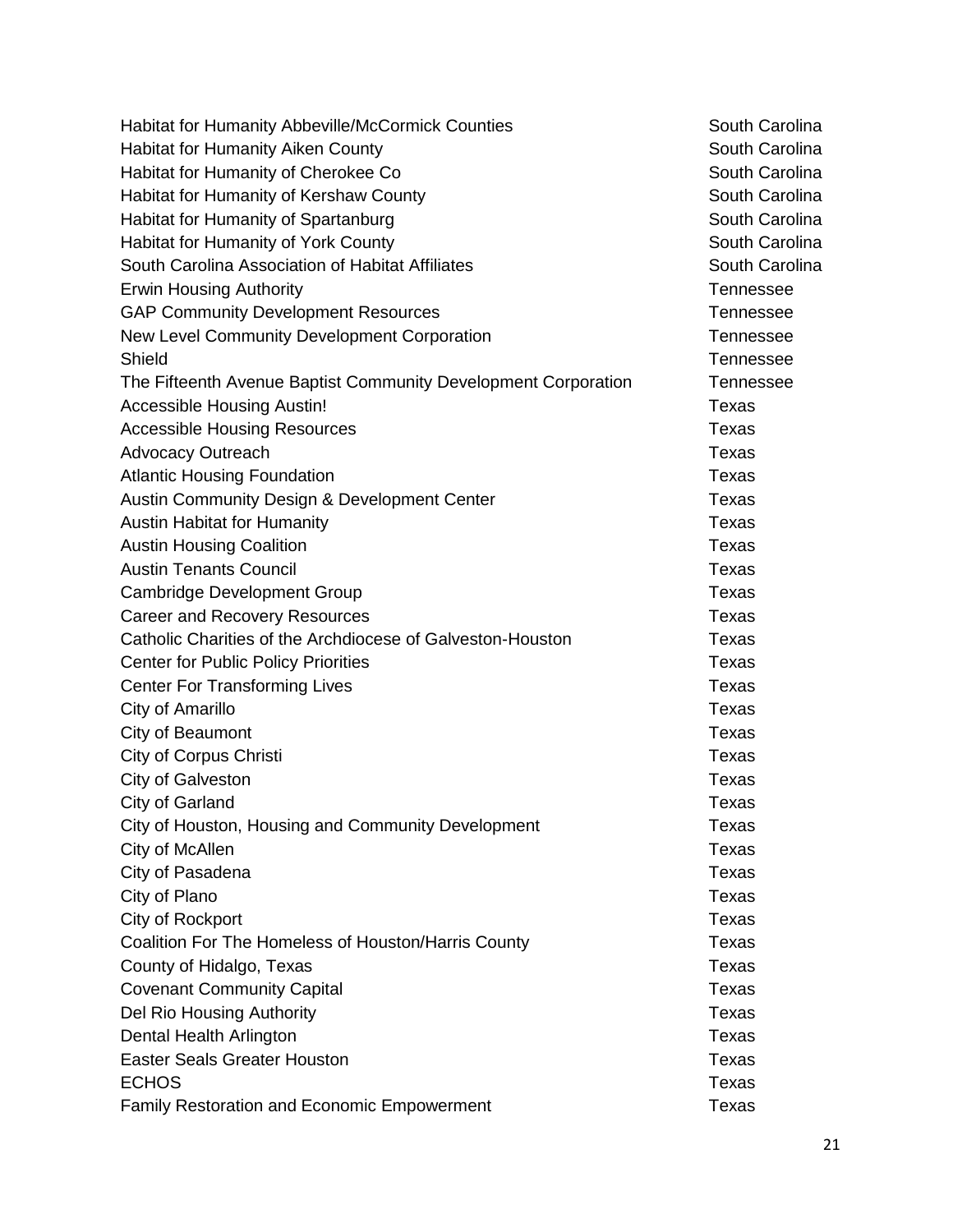| <b>Greater Houston Fair Housing Center</b>                          | Texas |
|---------------------------------------------------------------------|-------|
| <b>Greater Houston Partnership</b>                                  | Texas |
| <b>Guadalupe Neighborhood Development Corporation</b>               | Texas |
| <b>HARC Research</b>                                                | Texas |
| Harris County, Office of Homeland Security and Emergency Management | Texas |
| <b>House the Homeless</b>                                           | Texas |
| <b>Housing Channel</b>                                              | Texas |
| Housing for Houston                                                 | Texas |
| Houston Center For Independent Living                               | Texas |
| <b>Houston Housing Authority</b>                                    | Texas |
| Humble Area Assistance Ministries                                   | Texas |
| I Am Pleased Development Center                                     | Texas |
| <b>Inclusive Communities Project</b>                                | Texas |
| La Union Del Pueblo Entero                                          | Texas |
| Local Initiatives Support Corporation, Houston                      | Texas |
| Local Initiatives Support Corporation, San Antonio                  | Texas |
| Lone Star Legal Aid                                                 | Texas |
| Meals on Wheels of Tarrant County                                   | Texas |
| <b>Meals on Wheels Texas</b>                                        | Texas |
| <b>Mid-Coast Family Services</b>                                    | Texas |
| My Brother's Keeper Outreach Center                                 | Texas |
| National Alliance on Mental Illness, Abilene                        | Texas |
| Neighborworks Laredo                                                | Texas |
| New Hope Housing                                                    | Texas |
| North Texas Fair Housing Center                                     | Texas |
| <b>Northwest Assistance Ministries</b>                              | Texas |
| Project LIFT                                                        | Texas |
| Proyecto Azteca                                                     | Texas |
| <b>RAISE Texas</b>                                                  | Texas |
| Rebekah Baines Johnson Center                                       | Texas |
| San Antonio Coalition For Veterans And Families                     | Texas |
| San Antonio Housing Authority                                       | Texas |
| Shell Center for Sustainability, Rice University                    | Texas |
| <b>Texas A&amp;M University</b>                                     | Texas |
| Texas Affiliation of Affordable Housing Providers                   | Texas |
| <b>Texas Appleseed</b>                                              | Texas |
| <b>Texas Association of Community Development Corporations</b>      | Texas |
| <b>Texas Homeless Network</b>                                       | Texas |
| <b>Texas Housers</b>                                                | Texas |
| <b>Texas Organizing Project</b>                                     | Texas |
| <b>Texas Tenants' Union</b>                                         | Texas |
| <b>True Casa Consulting</b>                                         | Texas |
| <b>Valley AIDS Council</b>                                          | Texas |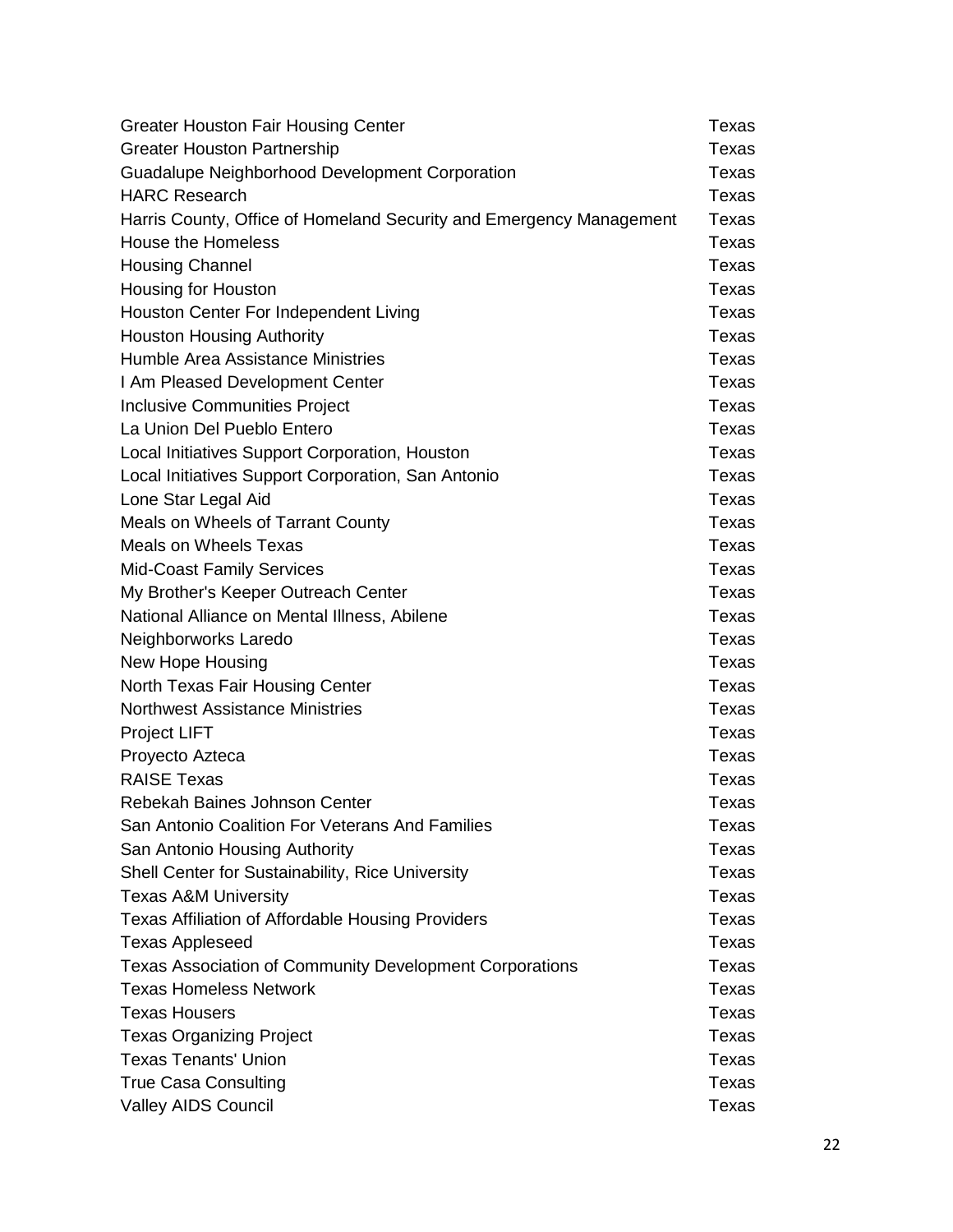Volunteers of America, Texas Texas Texas Texas Texas Texas Texas Waco Community Development National Community Development Waco Housing Authority **Texas** Crossroads Urban Center New York Crossroads Utah **Family Promise** Utah Salt Lake City County, Continuum of Care Care County, Continuum of Care Care Current Channel Channel District Salt Lake Homeless Coordinating Council **Example 2018** Utah Utah Housing Coalition Utah Brattleboro Area Affordable Housing Vermont Vermont Housing Vermont **Vermont** Randolph Area Community Development Corporation Vermont Rural*Edge* Vermont Vermont Affordable Housing Coalition Vermont Vermont Vermont U.S. Virgin Islands Housing Authority **Victor Contract Contract Contract Contract Contract Contract Contract Contract Contract Contract Contract Contract Contract Contract Contract Contract Contract Contract Contract Contr** Community Housing Partners **Victor** Community Housing Partners Habitat for Humanity Farmville Area Virginia Habitat for Humanity Virginia Virginia Virginia Virginia Virginia Housing Opportunities Made Equal of Virginia Virginia Piedmont Housing Alliance **Victor** Communication of Virginia Prosperity Housing **Virginia** Virginia SP Group LLC **SP Group LLC** Virginia Virginia Housing Alliance Virginia Catholic Charities Housing Services of Yakima Washington Washington Design Research Washington Fair Housing Center of Washington Washington Washington Gethsemane Lutheran Church Washington Washington Greenfield Institute **Washington** Washington Homeward Bound Community Land Trust Washington Washington OPAL Community Land Trust Washington Washington Seattle/King County Coalition on Homelessness Mashington Mashington Tenants Union of Washington State Washington Washington Low Income Housing Alliance **Washington** Washington Whatcom Skagit Housing Washington Whatcom Skagit Housing Washington Central Appalachia Empowerment Zone of West Virginia West Virginia Mountain Hospice **West Virginia** Affordable Housing Action Alliance **Wisconsin** Wisconsin **Commonwealth Companies Wisconsin** Wisconsin **Hirsch Group Architecture Wisconsin** Wisconsin IndependenceFirst Wisconsin MIddleton Outreach Ministry Wisconsin **Tenant Resource Center Wisconsin** Winnebago County Housing Authority Wisconsing Wisconsin Wisconsin Coalition of Independent Living Centers Wisconsin Wisconsin